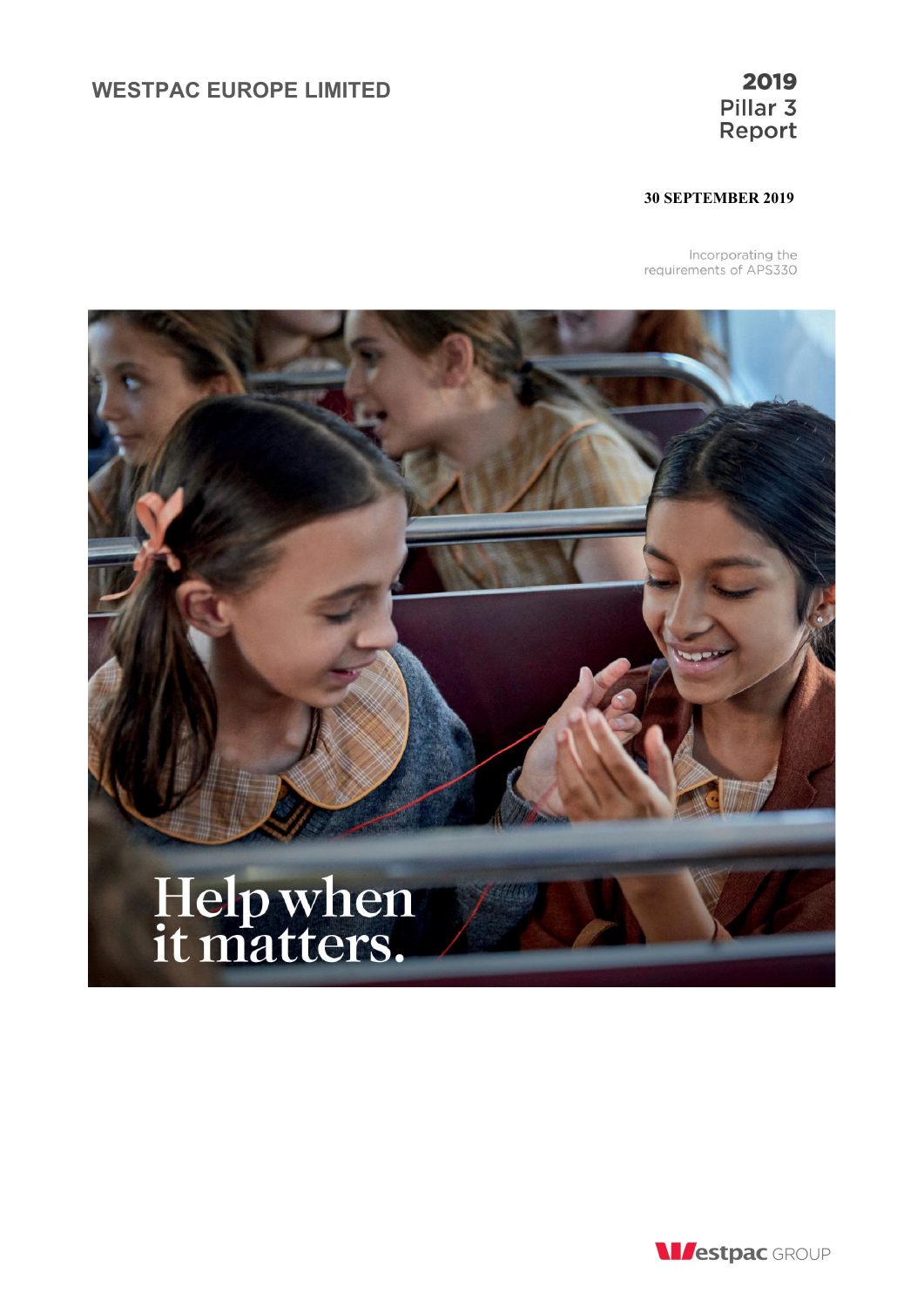| <b>Executive summary</b>                      | 3  |
|-----------------------------------------------|----|
| <b>Introduction</b>                           | 6  |
| <b>Capital Overview &amp; Risk Management</b> |    |
| <b>Remuneration disclosures</b>               | 18 |
| <b>Appendices</b>                             |    |
| Appendix I - Own Funds: Transitional Basis    | 19 |
| Appendix II - Capital Instruments             | 20 |

In this report any reference to 'WEL' refers to Westpac Europe Limited and any reference to 'Westpac', 'WBC', 'WBCLB' (Westpac Banking Corporation London Branch) and 'WIB' (Westpac Institutional Bank) refers to Westpac Banking Corporation.

WEL has its principal place of business in the United Kingdom at Camomile Court, 23 Camomile Street, London EC3A 7LL and is a company registered in England and is authorised by the Prudential Regulation Authority and regulated by the Financial Conduct Authority and the Prudential Regulation Authority.

Any discrepancies between totals and sums of components in tables contained in this report are due to rounding.

In this report the disclosures reflect the disclosure requirements set out in the European Union Regulation No 575/2013.

This report is available on the Westpac group website (http://www.westpac.com.au/about-westpac/globallocations/westpac-uk/).

Unless otherwise indicated, financial information provided in this report is as at 30 September 2019 (the financial year end for Westpac and WEL). This report is produced on an annual basis, following the financial year end publication of the Westpac Annual Report. This report may omit one or more disclosures on the basis that the information is immaterial, confidential or proprietary in nature. In these circumstances the report will specify which items of information are not disclosed and the reason for non-disclosure.

In this report, unless otherwise stated or the context otherwise requires, references to \$, USD or US\$ are to United States dollars.

In this report, the accounting currency used is US dollar.

These disclosures have been presented by the WEL Board and prepared by WBCLB Compliance and Finance teams.

The Pillar 3 report has been prepared to disclose certain capital requirement, risk management and governance related information and for no other purpose. This report does not constitute any form of financial statement and must not be relied upon in making any judgement in relation to WEL.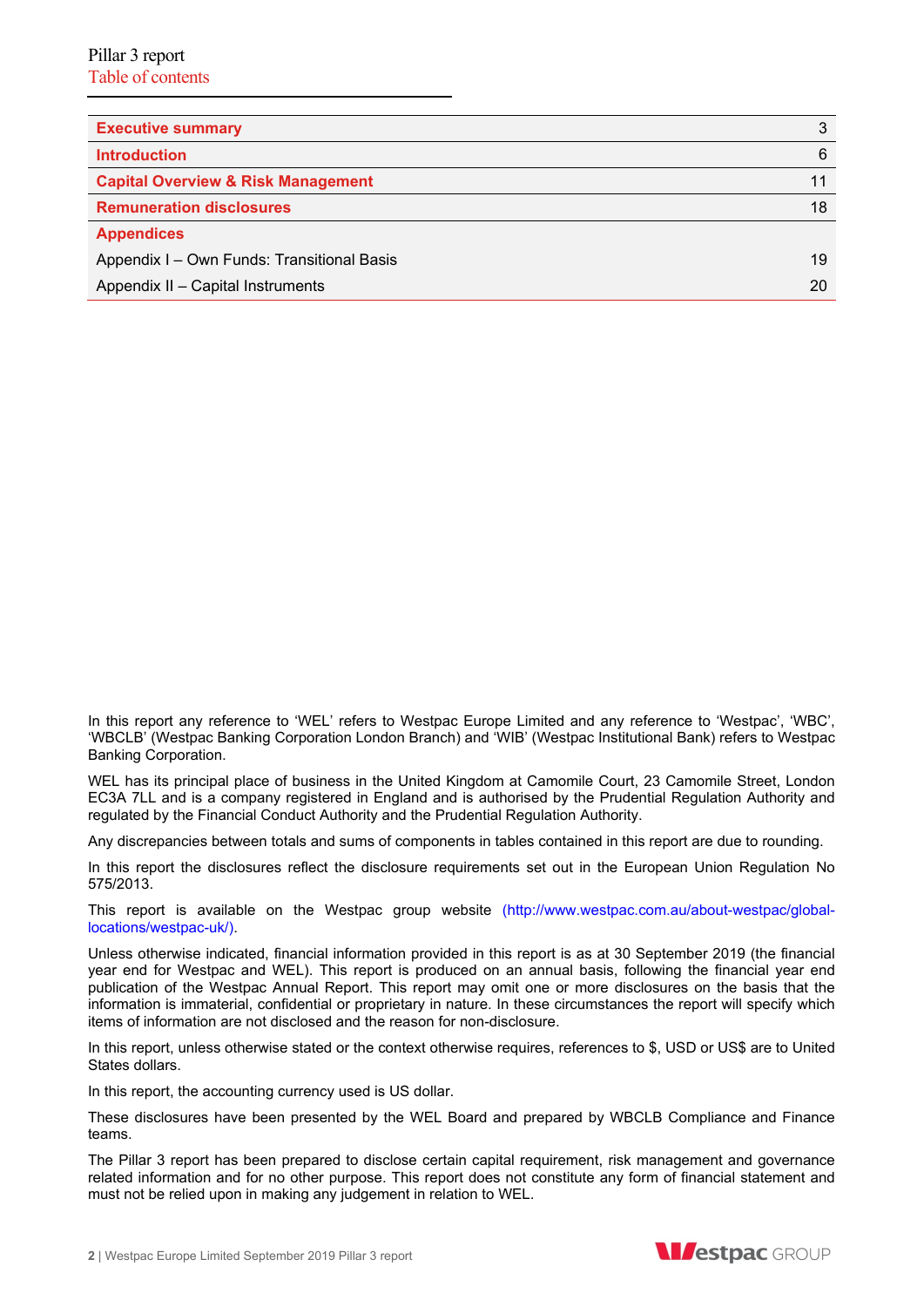Westpac Europe Limited (WEL) is a 100% owned subsidiary of Westpac Banking Corporation (Westpac). The firm was registered at Companies House on 21 December 2005 and the name changed to Westpac Europe Limited in January 2006. WEL was granted a banking licence by the FSA in May 2006.

Due to the licensing restrictions on the ability of Westpac, as a non EEA incorporated entity, to conduct cross border activities in certain European jurisdictions, it became necessary to incorporate an EEA subsidiary that would be able to conduct cross border business with EEA clients pursuant to an EEA Passport.

The WEL Balance Sheet<sup>1</sup> as at 30 September 2019 is set out below:

#### **Statement of Financial Position**

|                                     | 30 September | 30 September |
|-------------------------------------|--------------|--------------|
|                                     | 2019         | 2018         |
| \$000's                             | US\$         | US\$         |
| Assets                              |              |              |
| <b>Current assets:</b>              |              |              |
| Cash and bank balances              | 7,458        | 7,496        |
| Derivative financial instruments    | 5,861        | 6,369        |
| Debt securities at amortised cost   | 209,325      | 215,342      |
| Due from related entities           | 4,213        | 369          |
| Other financial assets              | 14,392       | 1,463        |
| <b>Total current assets</b>         | 241,249      | 231,039      |
| <b>Non-current assets</b>           |              |              |
| Debt securities at amortised cost   | 35,174       |              |
| Loans and advances to customers     | 134,158      | 116,611      |
| Total non-current assets            | 169,332      | 116,611      |
| <b>Total assets</b>                 | 410,581      | 347,650      |
| <b>Liabilities</b>                  |              |              |
| <b>Current liabilities</b>          |              |              |
| Borrow ings                         | 288,304      | 277,226      |
| Derivative financial instruments    | 5,861        | 6,369        |
| Due to related entities             | 15,575       | 1,499        |
| Other financial liabilities         | 1,842        | 1            |
| Provisions                          | 81           |              |
| <b>Current tax liabilities</b>      | 114          | 75           |
| <b>Total current liabilities</b>    | 311,777      | 285,170      |
| <b>Non-current liabilities</b>      |              |              |
| Borrow ings                         | 35,000       |              |
| Other financial liabilities         | 47           | 57           |
| Total non-current liabilities       | 35,047       | 57           |
| <b>Total liabilities</b>            | 346,824      | 285,227      |
| Netassets                           | 63,757       | 62,423       |
| <b>Equity</b>                       |              |              |
| Share premium reserve account       | 58,427       | 58,427       |
| Accumulated profit                  | 3,996        | 3,091        |
| Current period retained earnings    | 1,334        | 905          |
| <b>Total equity</b>                 | 63,757       | 62,423       |
| <b>Total equity and liabilities</b> | 410,581      | 347,650      |

<sup>&</sup>lt;sup>1</sup> The WEL balance sheet published in the financial statements is the same as the balance sheet prepared under the regulatory scope and therefore reconciliation between the two is not carried out.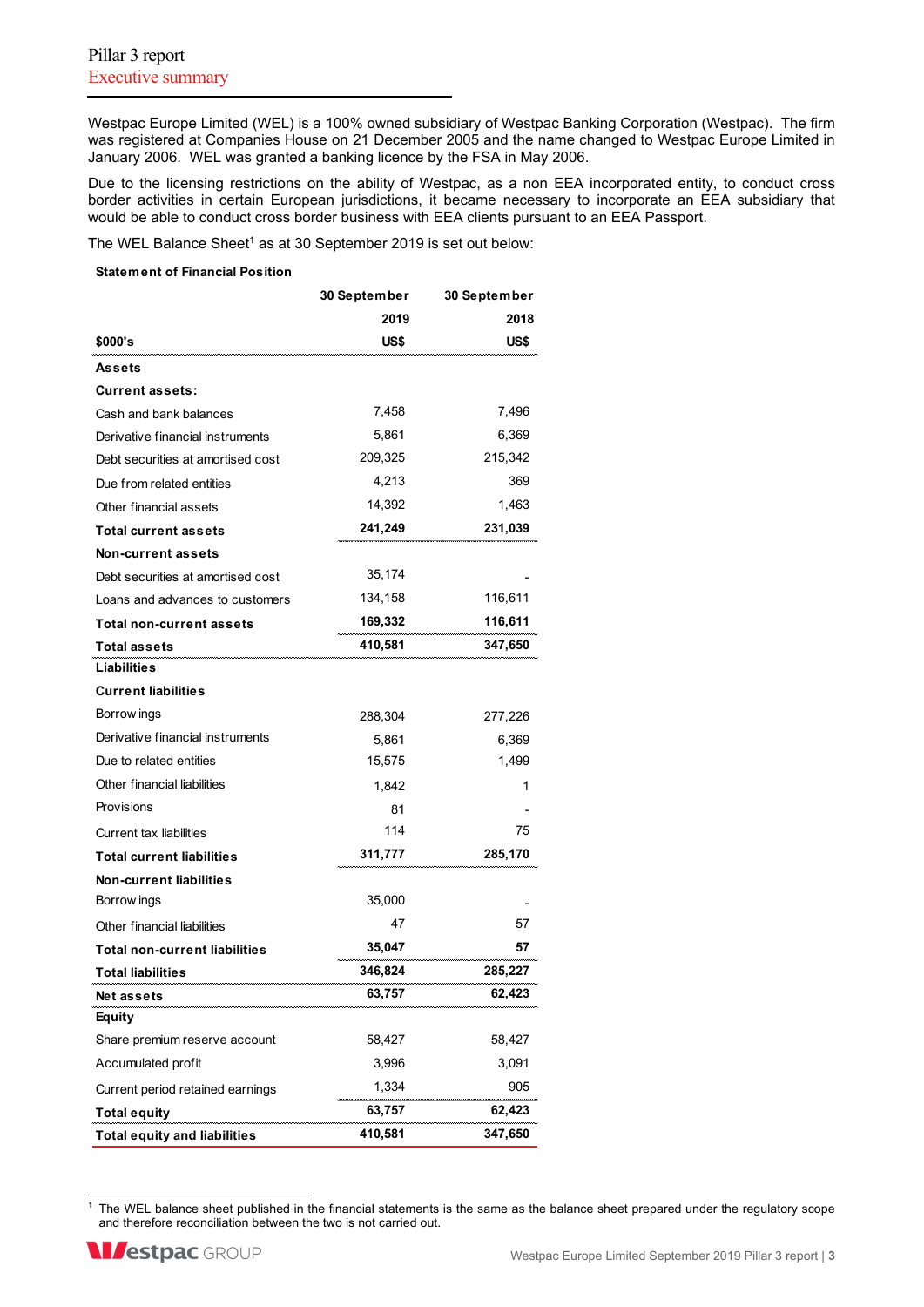The determination of the appropriate levels of capital is dependent on the risks associated with WEL's business model. The material risks to WEL include:

- Credit Risk:
- Liquidity Risk;
- Operational Risk;
- Legal and Regulatory Risk; and
- Related Party Risk

As at 30 September 2019, WEL had \$62,423k<sup>1</sup> of Tier 1 capital available, which the Board considered more than sufficient to cover the risk profile of the firm, regulatory requirements and market conditions.

WEL has a simple business model designed to minimise market risk, credit risk and liquidity risk. This is accomplished as follows:

- All foreign exchange, capital markets and other derivative transactions are backed out to Westpac at the same market rates, and any mark-to-market (for example, on client facing derivatives) is calculated and covered daily by cash collateral placed by Westpac;
- All loans and advances made by WEL are funded by Westpac;
- All undrawn commitments and wholesale deposits are covered by cash collateral placed by Westpac; and
- The cash collateral is invested in high quality liquid assets (HQLA), specifically government securities and bank papers.

The underlying credit, market and liquidity risks for WEL are mitigated through various legally binding agreements with Westpac.

The collateral received from Westpac is monitored by WEL on a daily basis and includes a minimum buffer to ensure WEL always holds sufficient collateral. Management reviews the collateral position report daily and the board reviews the overall collateral position on a monthly basis. The WEL Board views the collateral report as an appropriate control to ensure that undrawn commitments, deposits and derivative transactions are adequately cash collateralised on a daily basis. In addition, Group Assurance reviews the collateral procedure and position report as part of their audit scope.

The key regulatory ratios assessed by the WEL Board include<sup>2</sup>:

|                                            | <b>30 September</b> | 30 September |
|--------------------------------------------|---------------------|--------------|
|                                            | 2019                | 2018         |
| \$m                                        | US\$                | US\$         |
| <b>Capital indicators</b>                  |                     |              |
| Common equity tier 1 ratio                 | 163.86%             | 166.60%      |
| Leverage ratios                            |                     |              |
| Debt ratio                                 | 84 47%              | 82.04%       |
| Debt-to-equity ratio                       | 5.44                | 4.57         |
| <b>Liquidity indicators</b>                |                     |              |
| Liquidity coverage ratio                   | 1239%               | 790%         |
| Current ratio                              | 1.41                | 1.39         |
| <b>Profitability indicatiors</b>           |                     |              |
| Return on assets                           | 0.32%               | 0.26%        |
| Return on equity                           | 2.09%               | 1.47%        |
| <b>Asset quality indicators</b>            |                     |              |
| Off balance sheet commitments/Total assets | 33.26%              | 36.64%       |
| Customer advance/Total assets              | 32.68%              | 33.60%       |
| Internal funding/Total assets              | 78.74%              | 79.76%       |

<sup>1</sup> This figure excludes current period retained earnings in consideration of Article 26 of the Capital Requirement Regulation (CRR) which allows institutions to include interim or year-end profits in CET1 capital before the institution has taken a formal decision confirming the fin al profit or loss for the year only with prior permission of the competent authority.



 $2$  This table is based on the audited Financial Statement as at 30/09/2019.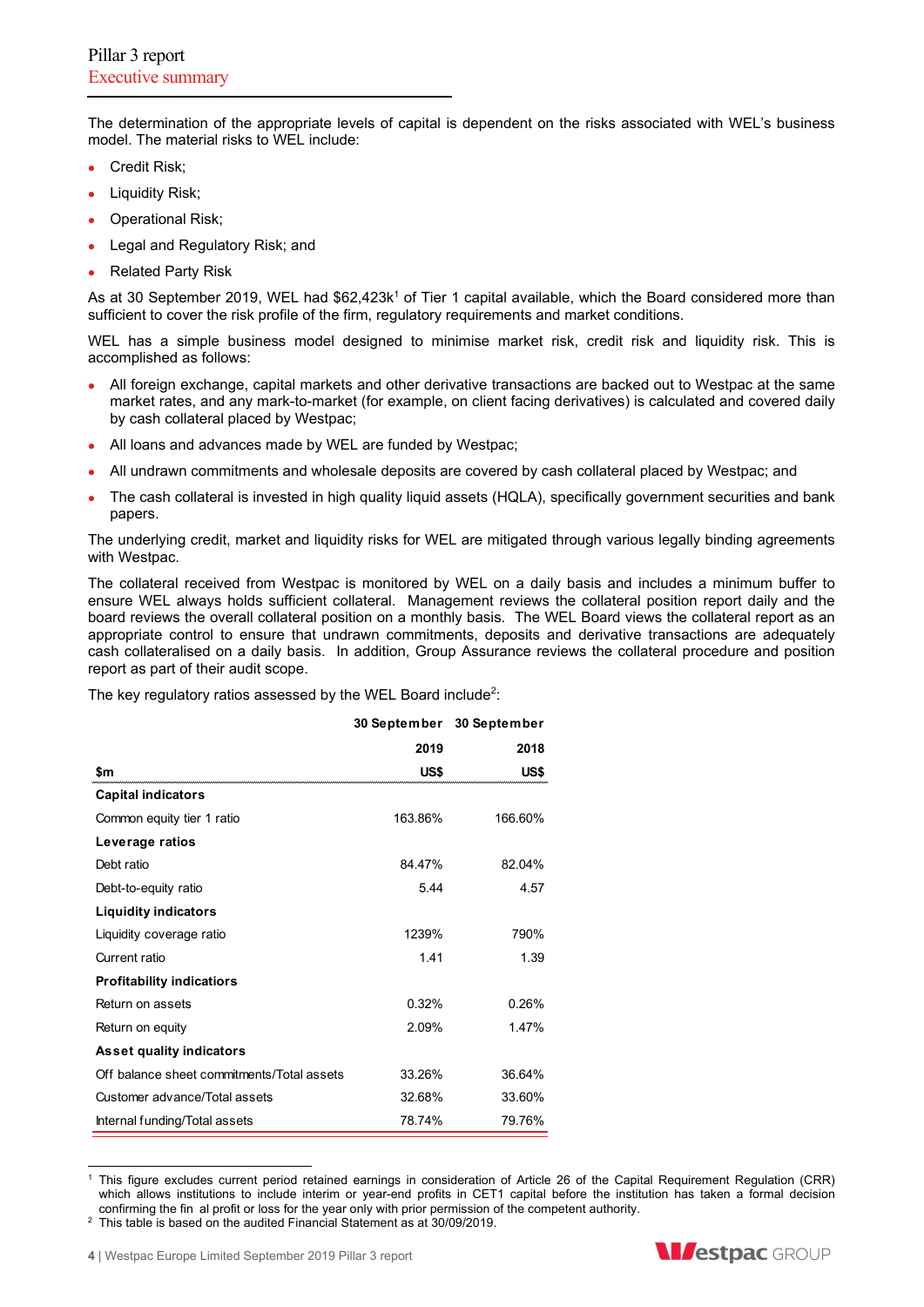Westpac's vision is to be one of the world's great service companies, helping customers, communities and people to prosper and grow. The WEL Board endorses this vision and recognises its responsibilities in maintaining a robust management process and a strong risk management culture. Well defined controls, that are designed to ensure that the capital and liquidity adequacy requirements are embedded into WEL's day to day operations, include:

- Strong reporting processes regular (daily and monthly), structured and transparent reporting, with a range of metrics, are provided to senior management so that informed decisions can be taken;
- Escalation processes procedures are in place to inform the PRA about expected or actual fall in capital below the regulatory buffers;
- Review and sign-off processes there is strong governance around the annual review of the ICAAP (Internal Capital Adequacy Assessment Process) and ILAAP (Internal Liquidity Adequacy Assessment Process) to assess the quantity and quality of capital and liquid resources to adequately cover the level and nature of risks and evaluation of appropriate stress tests and scenario analysis. Stress testing and scenario analysis are part of the ICAAP/ILAAP process. A recovery plan is also documented. The Board seeks information to gain full insight into the risk and calculations to be able to fully deliberate, challenge and gain assurance that all appropriate risks are considered and capital adequacy assessed and maintained;
- Compliance reviews periodic reviews are carried out in accordance with monitoring programmes;
- Internal Audit reviews internal reviews are undertaken to assess the effectiveness of controls and procedures;
- Business Continuity Procedures periodic reviews and tests are performed to test business continuity and disaster recovery procedures; and
- Reasonableness review of regulatory returns a review of the material is completed by subject matter experts prior to submission of the returns to the regulatory authorities.

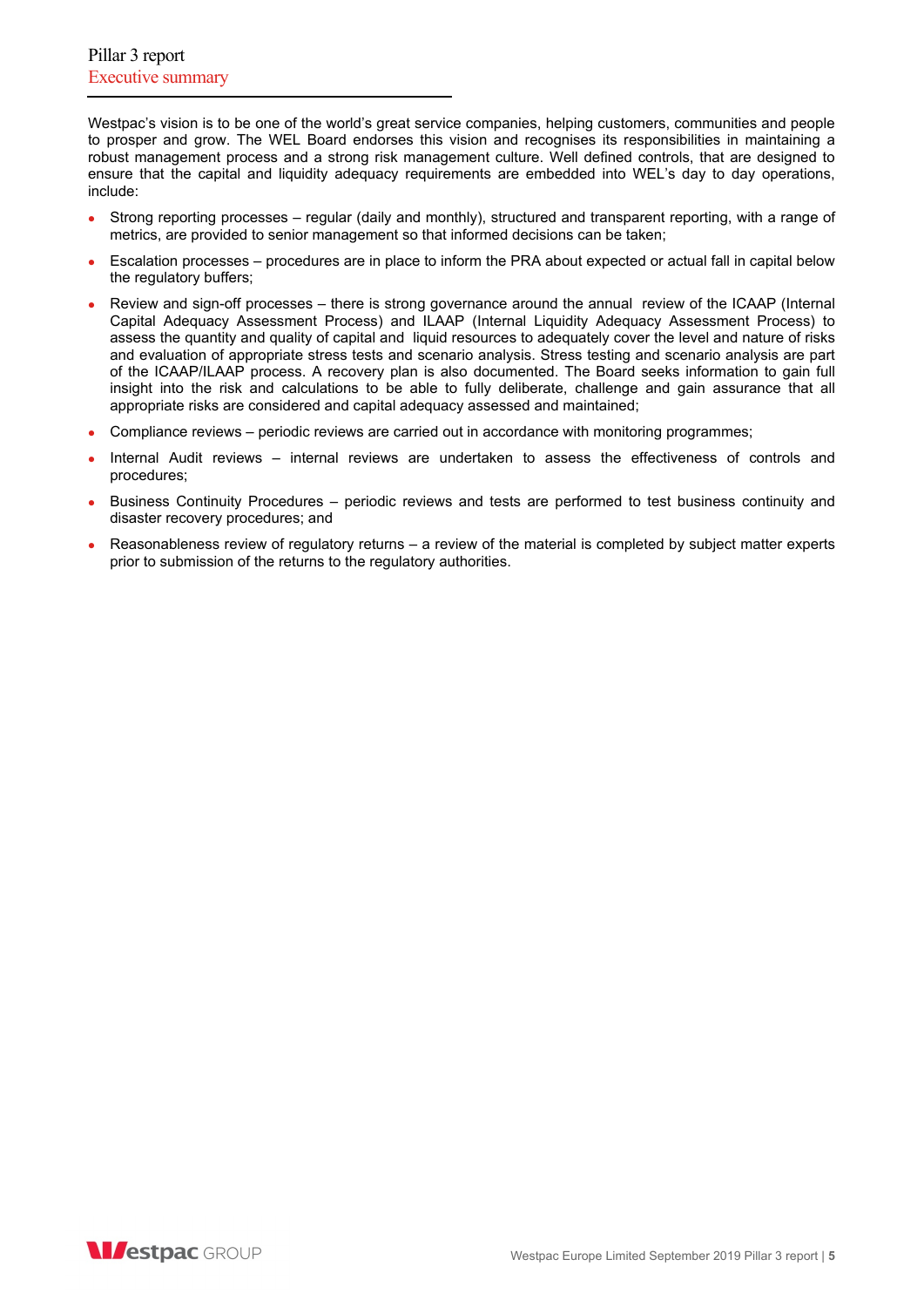## **Background and Business Strategy**

As a wholly owned subsidiary of Westpac and consistent with Westpac's existing operations in WBCLB, WEL's business is anchored to customers with connections to Australia and New Zealand. WEL is essentially a sales and marketing operation, which was established to generate business in selected EEA countries. WEL also assists in protecting and promoting business gained in Australasia through various products and services.

In view of the nature, scale and complexity of its business model, and its categorisation under the current supervisory approach by both regulators, WEL should be considered a non-systemic risk entity.

The principal activities of WEL are regulated banking business and MiFID II investment services with targeted European corporate and institutional customers (all of which are eligible counterparties or professional clients) on a cross-border basis via an EEA Passport. There are no dealings with retail clients.

WEL's business focuses primarily on wholesale vanilla FX (spot, forward and swaps), bonds, and other derivatives such as interest rate swaps. In addition, bi-lateral and syndicated loan facilities and other types of commitments are extended through Corporate & Institutional Banking. Wholesale deposits are also accepted through the Treasury desk. There are no structured products originated or distributed by WEL.

The following graph illustrates the flow of credit and market risk from WEL to Westpac, the funding of loans by Westpac via WEL to the counterparty and subsequent repayment, and cash collateral from Westpac to WEL.



To allow WEL to operate on a near risk free basis, and to minimise the impact of WEL's business on Westpac's capital, all financial markets transactions entered into by WEL are simultaneously backed out to Westpac. All back out trades are on terms exactly equal to the transaction with the external/customer counterparty.

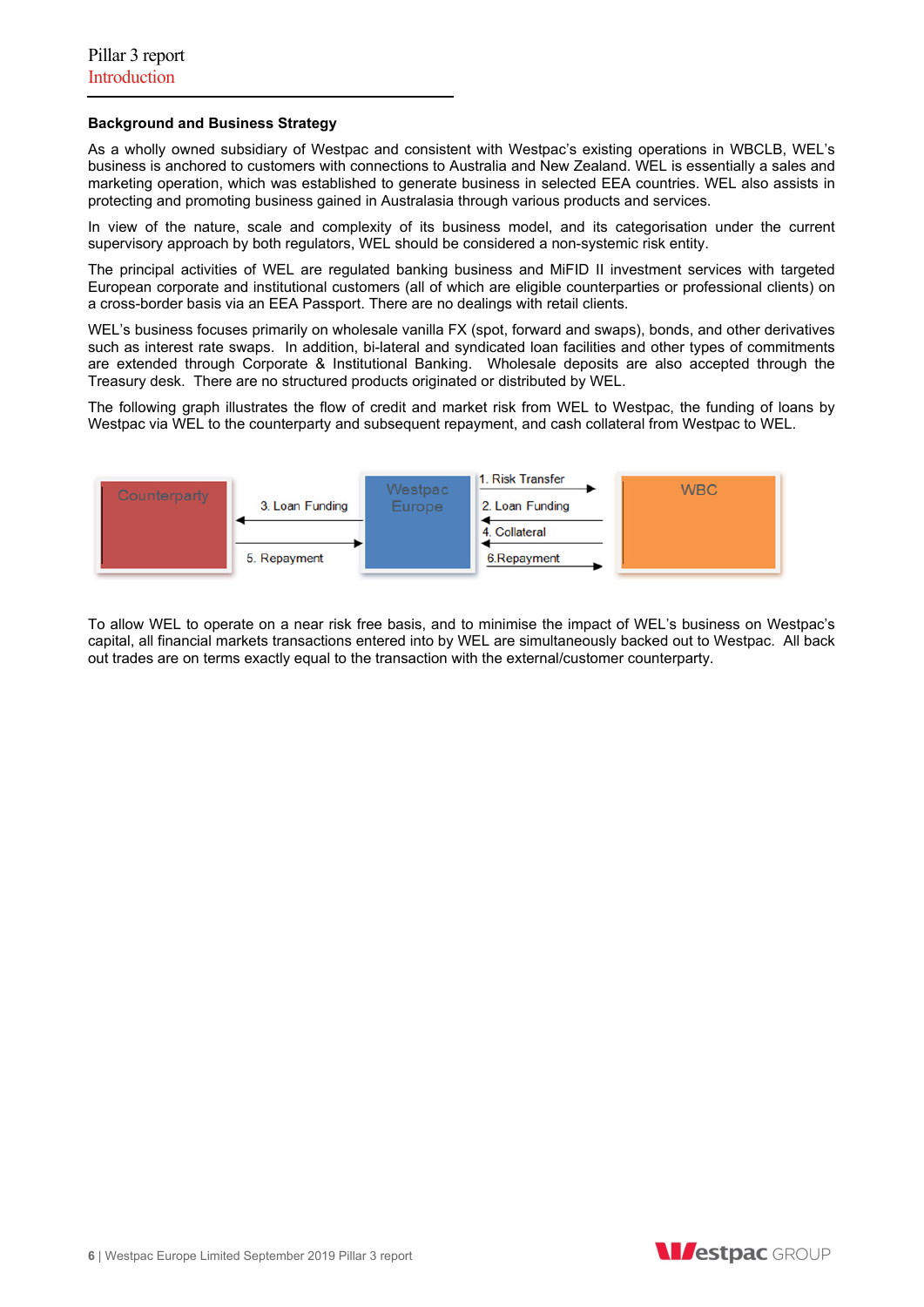## **WEL's statement of Risk Appetite**

The WEL Board is responsible for the risk management framework (including the ICAAP and ILAAP), governance and strategy. The Board articulates the risk appetite, adopts strong risk management strategies and encourages a sound risk culture. The Board understands the WEL risk profile, balances risk and reward with the risk appetite, maintains a strong balance sheet, guards against excessive risk or undue risk concentration and meets regulatory and compliance obligations.

In principle, WEL's tolerance level for risk is very low which is reflected in and reinforced by its business model.

WEL does not have any employees. Instead staff are seconded from WBCLB to WEL under a secondment arrangement. A consequence of the secondment arrangement with Westpac is that there are no employee costs (including pension costs, redundancy costs etc.) incurred by WEL in the event of WEL ceasing operations.

WEL has entered into an intragroup Outsourcing Agreement with Westpac's Institutional Banking Services team for the provision of operational services for the confirmation, settlement and where relevant, reporting of financial transactions and corporate loans executed in its name.

On a group wide and global basis, WBC operates a Three Lines of Defence ("3LoD") approach to risk management which reflects its culture of 'risk is everyone's business' in which all employees are responsible for identifying and managing risk and operating within the Group's desired risk profile. WEL also operates within this framework. WBC's overall 3LoD approach is depicted diagrammatically below:



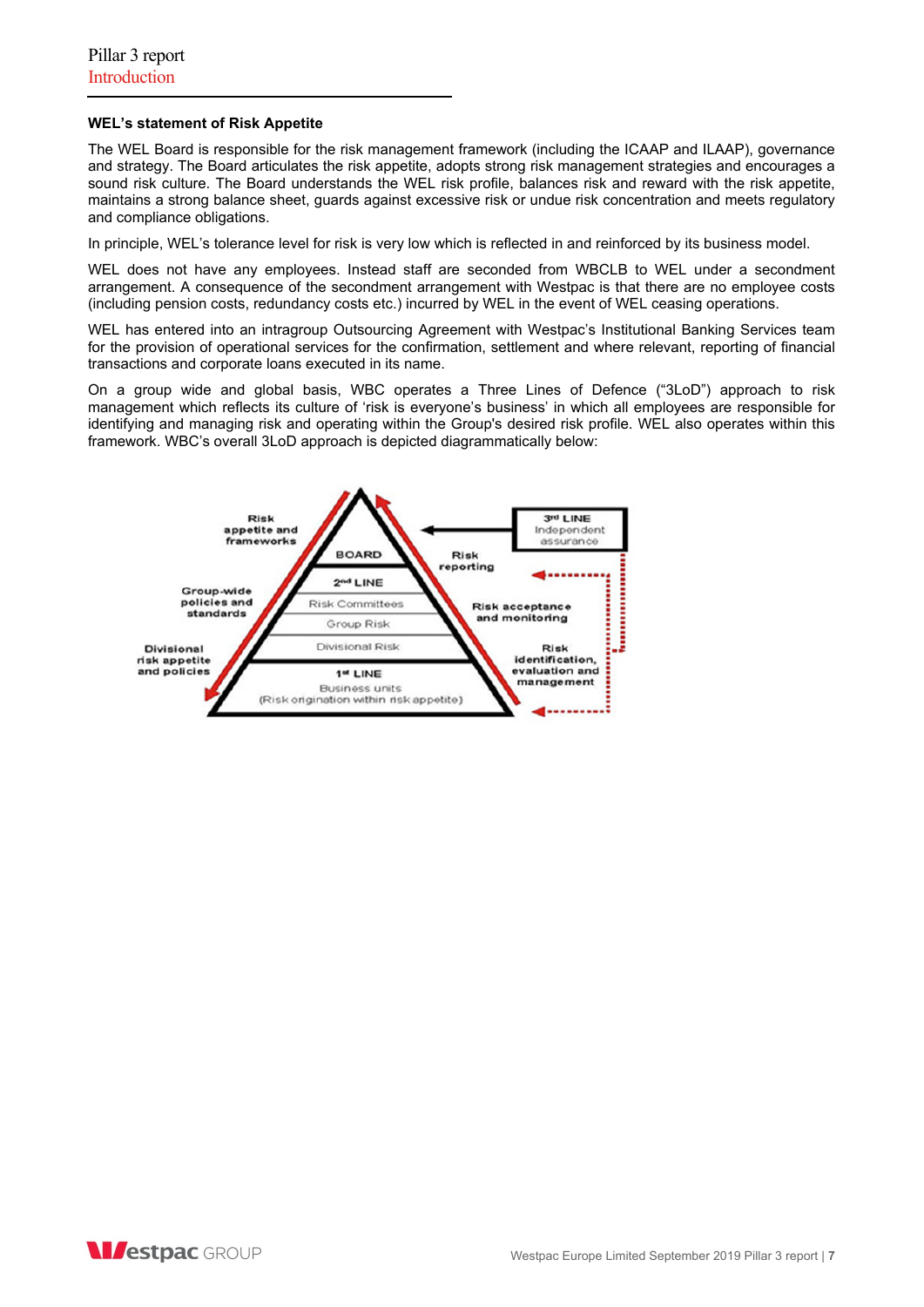## **Governance Structure & Committees**

The WEL Board comprises five Directors:

- Chairman of the Board and Non-Executive Director;
- **Executive Director;**
- Executive Director;
- Independent Non-executive Director; and
- Independent Non-executive Director (Chair of the WEL Board Audit Committee).

Board meetings are held at least quarterly.



## **WEL Committees**

## **Board Audit Committee**

The WEL Board has one committee: the Board Audit Committee ("BAC"). BAC meetings are held half yearly.

The BAC oversees all matters concerning the integrity of the financial statements and financial reporting systems, the external auditor's qualifications, performance, independence and fees; oversight and performance of the internal audit function; compliance with financial reporting and related regulatory requirements; and procedures for the receipt, retention and treatment of complaints received on accounting, internal accounting controls or auditing matters and the confidential reporting by employees of concerns regarding accounting and auditing matters.

The BAC receives information from external audit and internal WBC Group Audit. The BAC reports into the WEL Board.

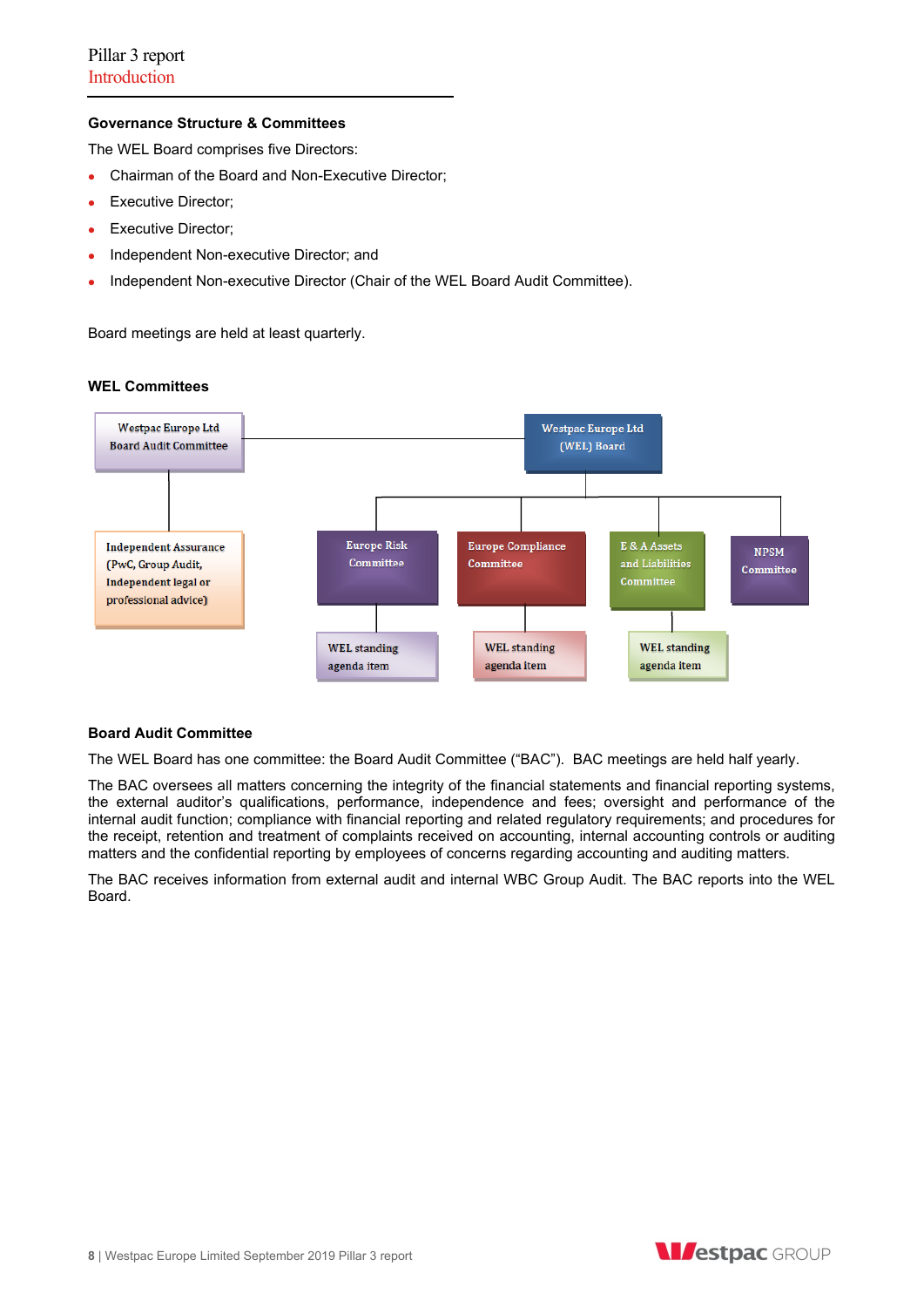## **Shared Committees**

The following governance committees are shared committees considering matters relevant to WBCLB and WEL:

- Europe Risk Committee;
- **Europe Compliance Committee; and**
- Europe and Americas (E&A) Asset and Liability Committee.

Information packs from the governance committees (e.g. minutes, quarterly reports) are provided to the WEL Board as part of the quarterly WEL board pack.

## **Europe Risk Committee (ERC)**

The ERC<sup>,</sup> provides senior business management oversight and control of the risks arising out of the E&A business activities of WBCLB and WEL and is responsible for ensuring effective risk management. The ERC is responsible for implementing and monitoring WBC Group risk frameworks and policies and all aspects of risk for E&A, including acceptance and ratification of Local VaR (Value at Risk) limits.

Westpac Institutional Bank Risk Committee and the WEL Board have ultimate oversight over the ERC.

Standing agenda items include the following risk categories: market, liquidity, credit, operational, financial crime, legal & regulatory, technology & cyber and conduct, reputational, sustainability and strategic.

The ERC also includes a sub-committee (the E&A Credit Committee), which reviews recent and pending credit decisions against WIB risk appetite, credit portfolio composition, risk concentration and asset quality parameters, and meets after each full ERC meeting.

## **Europe Compliance Committee (ECC)**

The ECC oversees the compliance environment and processes of WBCLB and WEL and ensures that these are both adequate and effective. The ECC is responsible for monitoring compliance with applicable laws and regulation, ensuring the First Line is adequately supported, reviewing any compliance breaches and assessing any action taken as well as any requirements to report any breach to regulators. The ECC also has responsibility for ensuring that all compliance issues are recorded and resolved in an effective time frame.

The WIB Risk Committee has divisional oversight of the ECC within WIB. The Westpac Board Risk & Compliance Committee has ultimate oversight of the ECC within the broader Group framework.

Standing agenda items include compliance plan review, Certified Persons approvals and withdrawals, compliance training, compliance monitoring, regulatory reform, FCA/PRA correspondence, FCA/PRA visit preparation or remediation, conduct of business matters, prudential matters, projects, audit matters relating to compliance, compliance and GDPR breaches and compliance reporting and oversight.

## **Europe & Americas Asset & Liabilities Committee (E&A ALCO)**

The E&A ALCO has oversight of liquidity and funding in the E&A jurisdictions. The E&A ALCO oversees regulatory compliance as well as managing the balance sheet in line with WIB Offshore ALCO strategy.

The objectives and responsibilities of the E&A ALCO are to review balance sheet composition; review global funding and liquidity management including short and long term risks and the Offshore Funding Crisis Model; review balance sheet performance. It also monitors regulatory change impacts to identify and address any potential balance sheet impacts.

The WIB International Asset & Liability Committee has ultimate oversight over the E&A ALCO.

## **Other**

A monthly New York & London New Products, Services and Markets ("NPSM") Committee, through which new products are reviewed, assessed and approved (including by relevant Second Line of Defence functions), to ensure they are within risk tolerance levels (e.g. compliance, legal, credit and market risk and operational risk) for WBCLB and WEL.

<sup>&</sup>lt;sup>1</sup> The ERC and ECC will be consolidated to form the ERCC (Europe Risk & Compliance Committee) in mid-2020.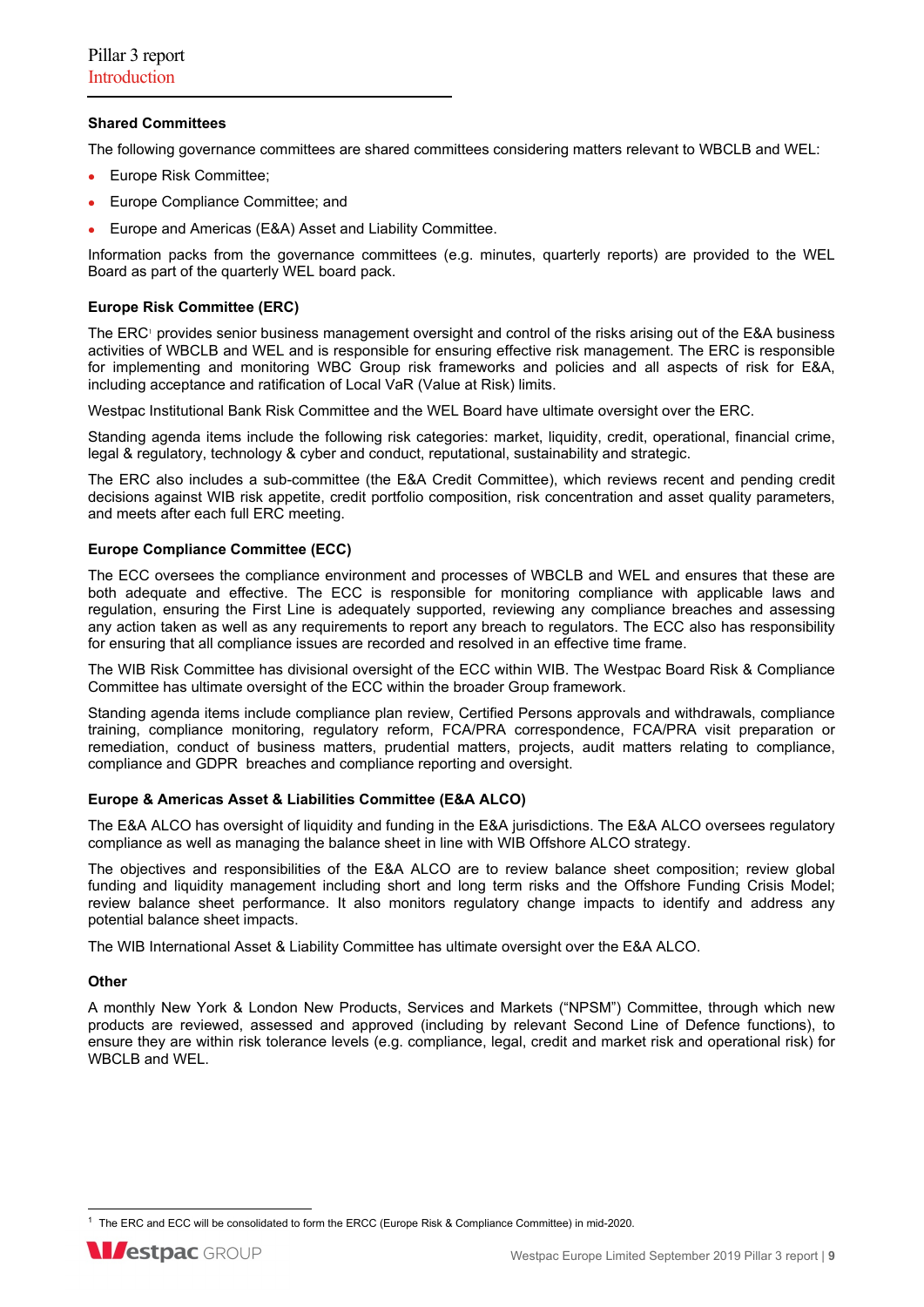## **Overview of Key Business Units for WBCLB and WEL**

The E&A business of WBC is managed by the General Manager E&A, including management of risk and controls, with direct line responsibility for the support of finance and people and performance. The General Manager E&A is the main interface with the relevant business heads in Australia on implementing strategic initiatives into the global business lines, including ensuring that risk is within risk tolerance levels (such as compliance, legal, credit, market, and operational risk). The General Manager E&A chairs the Europe Management Committee which oversees the activities of WBCLB and (in addition to the WEL Board) WEL. This is supported by the ERC, E&A ALCO, ECC and NPSM.

The E&A business of WBC is also managed on a global basis, with each of the product, operational and risk lines reporting into their respective global heads in relation to strategy, execution and revenue targets.

There is an appropriate matrix of reporting protocols in place, which accounts for both global product and geographical responsibility and accountability. The General Manager E&A is ultimately responsible for any business included on the London balance sheet wherever initiated globally.

The key business units for WBC and WEL are:

- Financial Markets:
- Corporate & Institutional Banking;
- Treasury;
- Finance;
- Risk;
- Internal Audit;
- Compliance;
- Financial Crime Management;
- Operations and Outsourcing;
- Human Resources;
- Technology; and
- Legal.

WEL Senior Managers (Job Titles):

- General Manager E&A;
- Chief Operating Officer E&A;
- Head of WIB Compliance Europe;
- Money Laundering Reporting Officer;
- Chief Risk Officer E&A;
- Group Audit;
- Chief Finance Officer International;
- Non-Executive Director; and
- Non-Executive Director (Chair of the WEL Board Audit Committee).

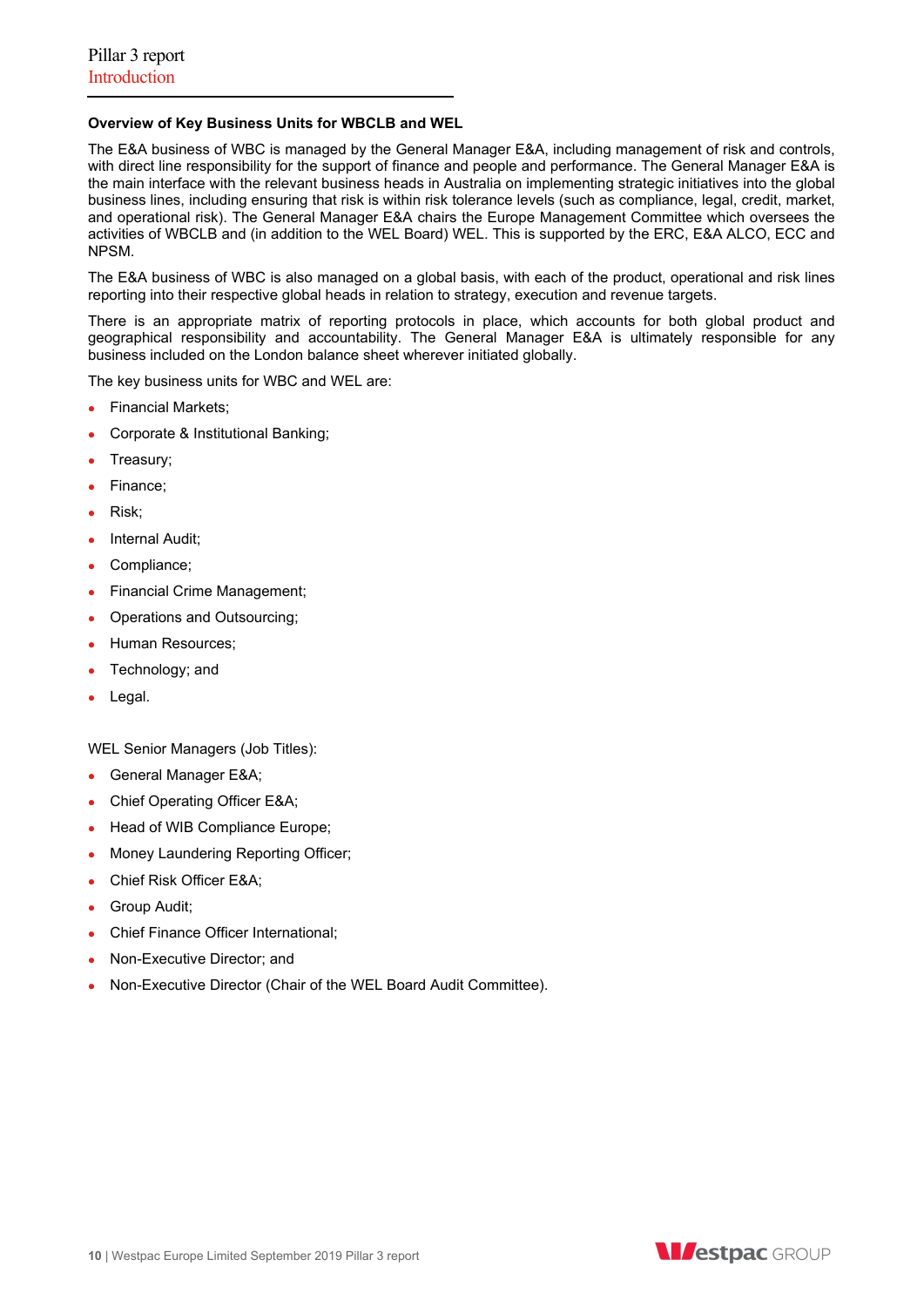This table shows WEL's capital resources as at 30 September 2019:

|                                         |        | 30 September 30 September |
|-----------------------------------------|--------|---------------------------|
|                                         | 2019   | 2018                      |
| \$000's                                 | US\$   | US\$                      |
| Risk Exposures:                         |        |                           |
| Credit Risk                             | 31.590 | 31.140                    |
| Market Risk                             |        |                           |
| <b>Operational Risk</b>                 | 6,506  | 5,786                     |
| <b>Total Risk Exposure Amount</b>       | 38,096 | 36,925                    |
| Capital Resource Requirement            |        |                           |
| Pillar 1                                | 3.048  | 2.954                     |
| Pillar 2 (including regulatory buffers) | 4.853  | 4,706                     |
| <b>Total Capital</b>                    | 7,901  | 7,660                     |
| Tier 1 capital (equity and reserves)    | 62.423 | 61.518                    |
| <b>Capital surplus</b>                  | 54,522 | 53,858                    |

Pillar 1 capital is the minimum capital that a firm is required to hold for credit, market and operational risk. It is calculated as 8% of Risk Weighted Assets. Pillar 2 capital consists of Pillar 2A and Pillar 2B. Pillar 2A is held for risks that are not captured or not fully captured under Pillar 1 calculation. Pillar 2A capital is set by the PRA during the SREP (supervisory review and evaluation process). Pillar 2B capital is held for forward looking risks that may arise under stressed conditions. WEL also meets its requirements for holding capital conservation buffer (CCB) and the countercyclical buffer (CCyB). CCB is calculated at 2.5% and CCyB is dependent on the buffers that are set in jurisdictions to which WEL has exposure. Systemic risk buffers do not apply to WEL. The PRA buffer is set during the SREP. As at 30 September 2019 WEL held CET1 capital to cover all its capital and buffer requirements.

WEL is not required to hold MREL (Minimum Requirements for Own Funds and Eligible Liabilities) above its minimum capital requirements.

WEL ensures that it is adequately capitalised at all times, and as at the reporting date held capital well in excess of regulatory requirements. WEL's common equity Tier 1 capital ratio was 164%<sup>1</sup> at 30 September 2019. WEL's capital adequacy ratios are below:

|                                      | 30 September 30 September |      |
|--------------------------------------|---------------------------|------|
|                                      | 2019                      | 2018 |
| Common equity Tier 1 capital ratio % | 164                       | 167  |
| Additional Tier 1 capital %          |                           |      |
| Tier 1 capital ratio %               | 164                       | 167  |
| Tier 2 capital %                     |                           |      |
| Total regulatory capital ratio %     |                           |      |

<sup>&</sup>lt;sup>1</sup> This is based upon September 2019 Financial Statement.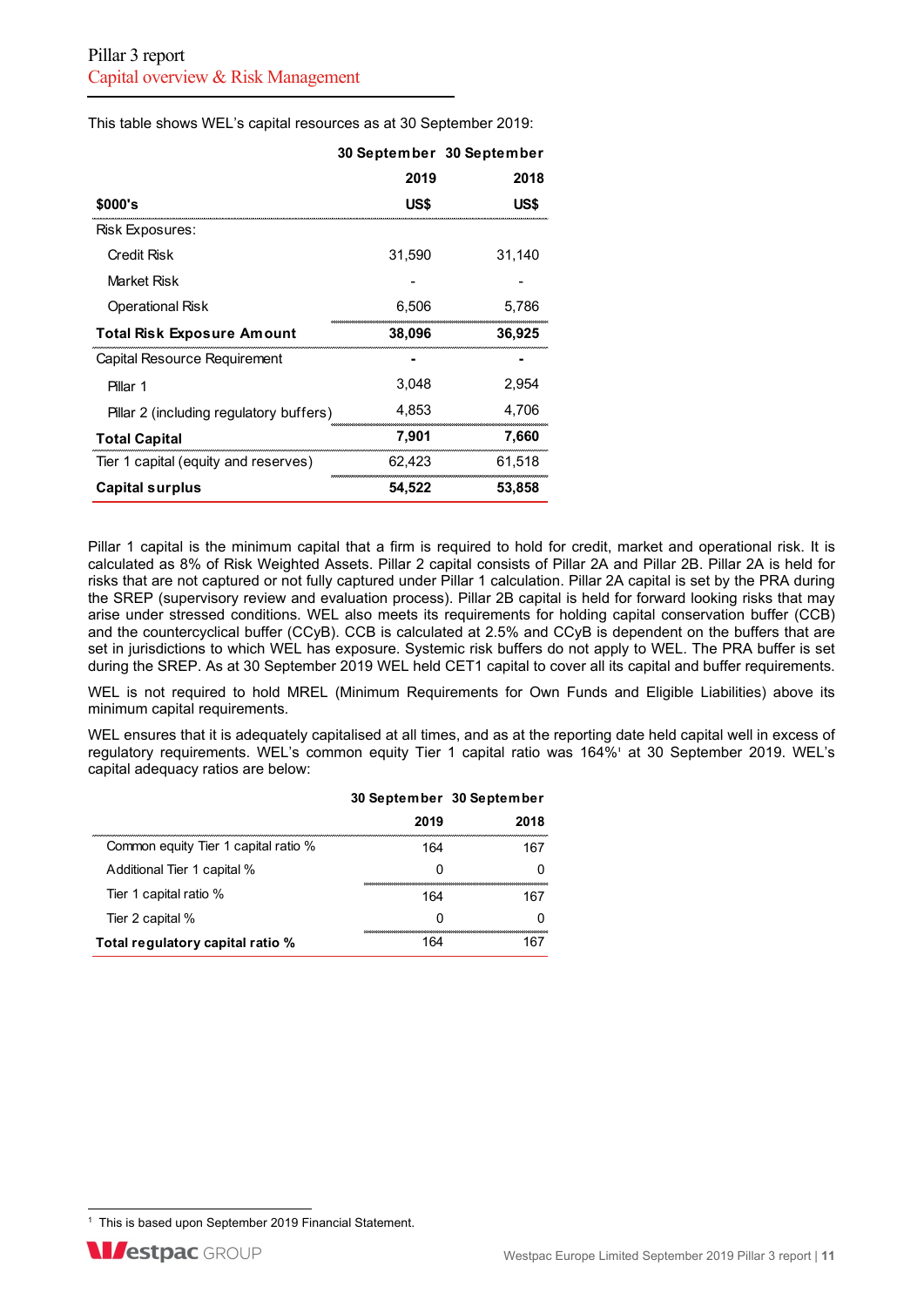The Pillar 1 exposures calculated on risk weighted assets are set out below. WEL uses the Standardised Approach for the calculation of risk weights for credit risk and the Basic Indicator Approach for calculating operational risk<sup>1</sup>.

|                                        | 30 September 30 September |      |
|----------------------------------------|---------------------------|------|
|                                        | 2019                      | 2018 |
| \$m                                    | US\$                      | US\$ |
| Credit risk                            | 31.6                      | 31.1 |
| Market risk                            | 0.O                       | 0.O  |
| Operational risk                       | 6.5                       | 5.8  |
| Interest rate risk in the banking book | 0.O                       | 0.O  |
| Other                                  | 0.O                       | 0.O  |
| Total                                  | 38.1                      | 36.9 |

This table shows risk weighted assets and associated capital requirements<sup>2</sup> for each risk type included in the regulatory assessment of WEL's capital adequacy.

| 30 September 2019                      | <b>Risk</b>      | <b>Total Capital</b> |
|----------------------------------------|------------------|----------------------|
| \$m                                    | <b>Exposures</b> | Required             |
| Credit risk                            |                  |                      |
| Corporate                              | 0.0              | 0.0                  |
| <b>Business lending</b>                | 0.0              | 0.0                  |
| Sovereign                              | 0.0              | 0.0                  |
| Bank                                   | 30.1             | 2.4                  |
| Residential mortgages                  | 0.0              | 0.0                  |
| Other retail                           | 0.0              | 0.0                  |
| Small business                         | 0.0              | 0.0                  |
| Specialised lending                    | 0.0              | 0.0                  |
| Securitisation                         | 0.0              | 0.0                  |
| Mark-to-market related credit risk     | 0.0              | 0.0                  |
| Other assets                           | 1.5              | 0.1                  |
| Total                                  | 31.6             | 2.5                  |
| Market risk                            | 0.0              | 0.0                  |
| Operational risk                       | 6.5              | 0.5                  |
| Interest rate risk in the banking book | 0.0              | 0.0                  |
| Total                                  | 38.1             | 3.0                  |



<sup>&</sup>lt;sup>1</sup> The Credit risk exposure amount calculated in accordance with Article 111 to 134 of the Capital Requirements Regulation (575/2013) (CRR). The Operational Risk amount calculated in accordance with Article 315 of the Capital Requirements Regulation (575/2013) (CRR).

 $2$  The risk weighted assets are calculated using the standardised approach.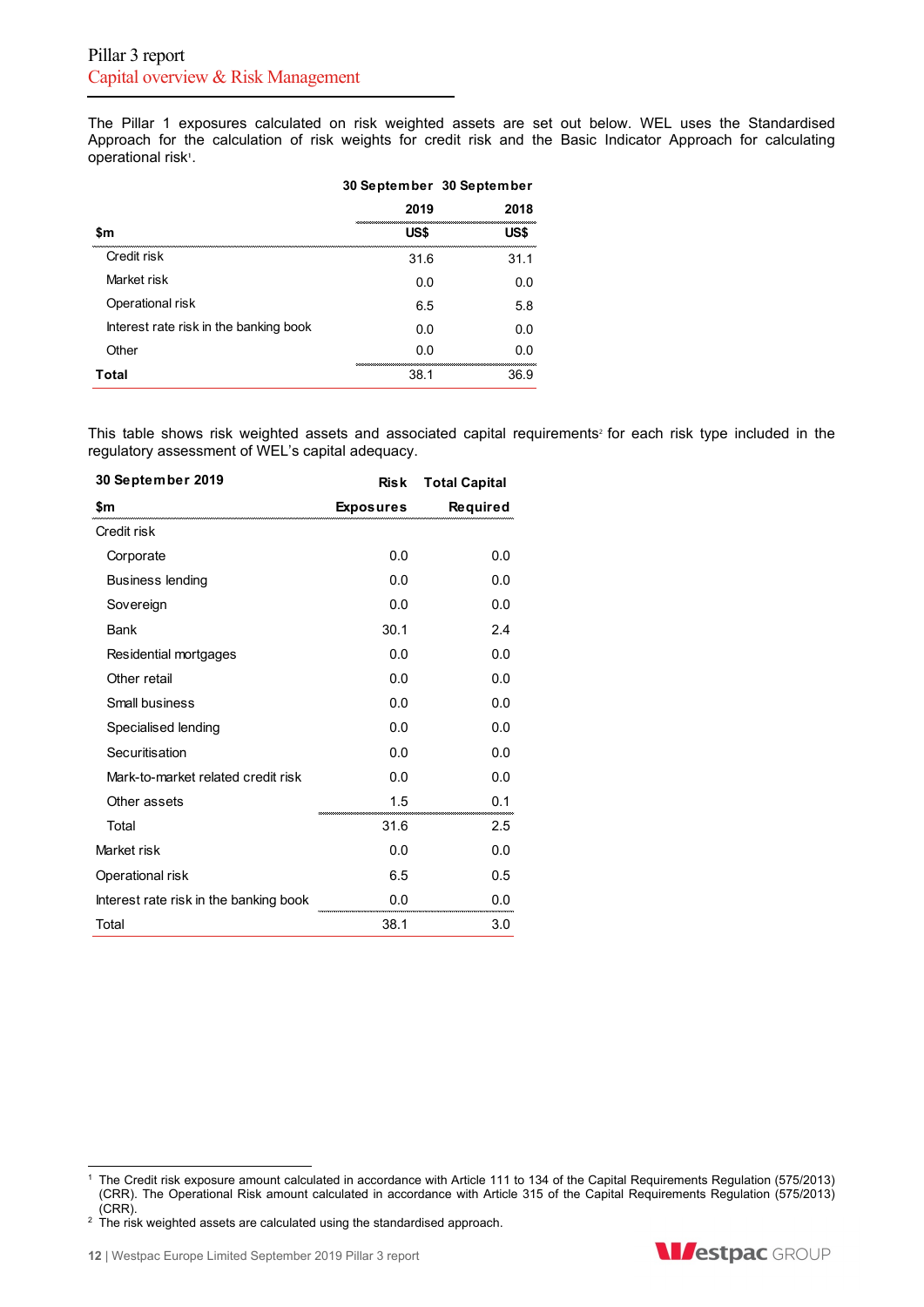This table sets out WEL's risk weighted assets as at 30 September 2019:

|                                                   | 30 September | <b>Risk</b> | Assets after                     | <b>Risk</b> | Risk weighted |
|---------------------------------------------------|--------------|-------------|----------------------------------|-------------|---------------|
|                                                   | 2019         | Mitigation  | <b>Risk Mitigation weighting</b> |             | Assets        |
| \$000's                                           | US\$         | US\$        | US\$                             | US\$        | US\$          |
| <b>ASSETS</b>                                     |              |             |                                  |             |               |
| <b>Current assets:</b>                            |              |             |                                  |             |               |
| Cash and bank balances                            | 7,458        |             | 7,458                            | 20%         | 1,492         |
| Derivative financial instruments                  | 5,861        | 5,861       |                                  | 100%        |               |
| Debt securities at amortised cost - Credit Step 1 | 184,302      | 184,302     |                                  | 20%         |               |
| Debt securities at amortised cost - Credit Step 2 | 25,023       |             | 25,023                           | 50%         | 12,511        |
| Due from related entities                         | 4,213        | 4,213       |                                  | 20%         |               |
| Other financial assets                            | 14,392       | 14,392      |                                  | 20%         |               |
| <b>Total current assets</b>                       | 241,249      | 208,768     | 32,481                           |             | 14,003        |
| Non-current assets                                |              |             |                                  |             |               |
| Debt securities at amortised cost - Credit Step 2 | 35,174       |             | 35,174                           | 50%         | 17,587        |
| Loans and advances to customers                   | 134,158      | 134,158     |                                  | 100%        |               |
| <b>Total non-current assets</b>                   | 169,332      | 134,158     | 35,174                           |             | 17,587        |
| <b>TOTAL ASSETS</b>                               | 410,581      | 342,926     | 67,655                           |             | 31,590        |
| Pillar 1 credit risk requirement (8% of RWA)      |              |             |                                  |             | 2,527         |

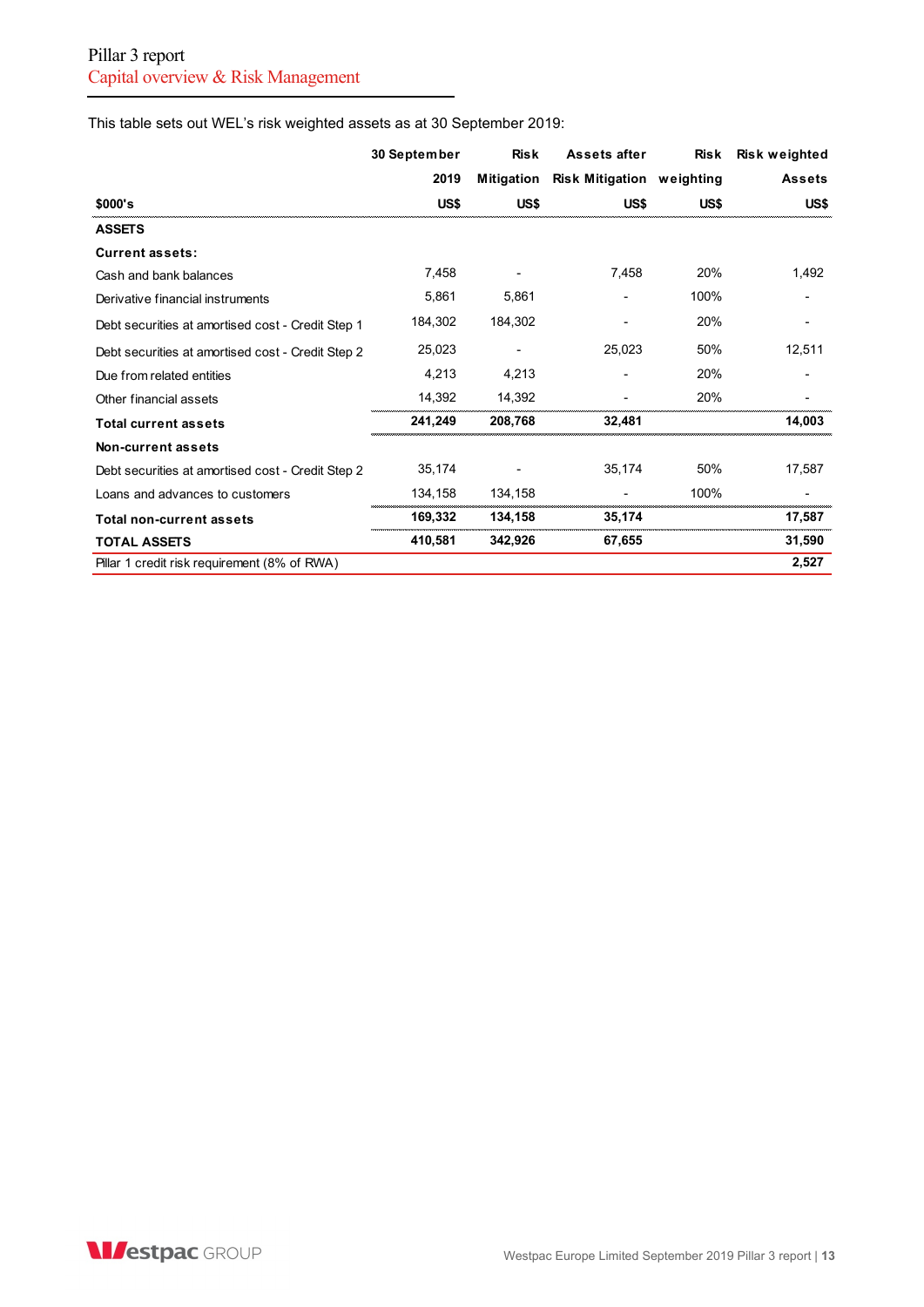The WEL Board and the various governance committees ensure that an appropriate level and quality of capital commensurate with its risk profile, business strategy, risk appetite and overall financial adequacy rule is maintained. WEL regards material risks as those risks that affect its business in terms of performance, reputation and future success. WEL manages these material risks by taking an integrated and balanced approach to risk and reward. Assessments of the various risks faced by WEL are provided below. WEL has also entered into a range of agreements with Westpac to facilitate risk transfer and risk mitigation.

## **Credit Risk**

Credit risk is the risk of financial loss where a customer or counterparty fails to meet their financial obligations to WEL. It is measured and monitored through the Westpac credit risk calculation and limit monitoring systems and processes. WEL has adopted the standardised risk weighted approach to measuring its credit risk. Credit Risk Mitigation is a technique to reduce the credit risk associated with an exposure or exposures which a firm continues to hold, and is achieved through funded or unfunded credit protection.

## **Credit Risk Mitigation - Counterparty Credit Risk**

WEL faces counterparty credit risk (CCR) when it trades derivative products with counterparties or enters into loan facilities with clients. WEL minimises CCR as follows:

- All foreign exchange, capital markets and other derivative transactions are backed out to Westpac at the same market rates, with any mark-to-market (for example, on client facing derivatives) calculated and covered daily through cash collateral placed by Westpac;
- All loans and advances made by WEL are funded by Westpac;
- All undrawn commitments and wholesale deposits are covered by cash collateral placed by Westpac; and
- All settlement activities are carried out by Westpac on behalf of WEL under a Service Level Agreement.

## **Credit Risk Mitigation - Concentration Risk & collateral holding**

The above risk transfer process inevitably creates a large single name concentration' risk to Westpac. This is effectively mitigated by the collateral arrangement between WEL and Westpac.

WEL invests the cash collateral it receives from Westpac in high rated government securities and investment grade bank paper. The investment in bank paper is held in parcel sizes that are within the regulatory ceiling to prevent concentration risk. The credit risk on these liquid assets is monitored by Treasury and WIB Credit and overseen by E&A ALCO.

The collateral position as at 30 September 2019:

|                            | 30 September 30 September |      |  |
|----------------------------|---------------------------|------|--|
|                            | 2019                      | 2018 |  |
| \$m                        | US\$                      | US\$ |  |
| Collateral amount required | 138                       | 130  |  |
| Collateral amount held*    | 190                       | 161  |  |
| Surplus                    | 52                        | 31   |  |
| % Buffer                   | 38%                       | 24%  |  |

Excluding Capital invested in Government Securities and Bank Papers

WEL is exposed to geographic risk as the range of counterparties it faces are all located in the EEA. The credit risk arising on these exposures is covered by Westpac under the risk transfer arrangements.

## **Residual Risk**

Residual risk arises from the partial performance or failure of credit risk mitigation techniques. For the purposes of the risk assessment, this also includes the partial performance of the collateral arrangement with Westpac.

A key mitigating control is the daily review of the collateral position report by Senior Management. This report is produced on a T+1 basis and demonstrates that there is sufficient collateral to cover the undrawn commitments and any mark-to-market fluctuations on derivative transactions. Furthermore, the operations area informs management in advance of any loan drawdowns or repayments which are funded by Westpac.



<sup>1</sup> Concentration risk is the risk that results from a lack of diversification of exposures and includes large exposures, geographic and industry risk.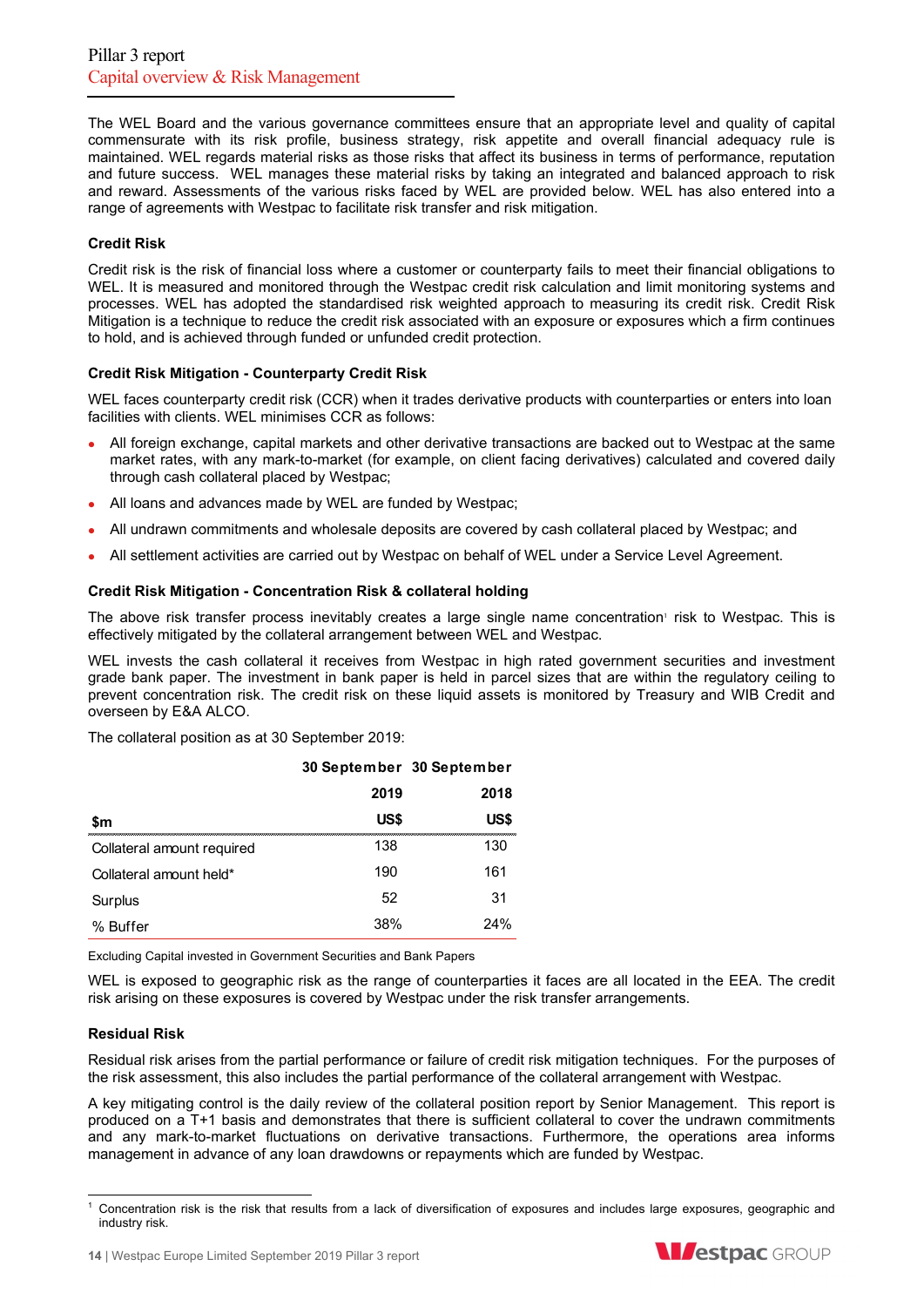WEL has also developed a systematic Risk Mitigation Testing Programme matrix consisting of several early warning indicators (EWI). The EWIs are monitored on a monthly basis to consider whether they may have an adverse impact on capital and liquidity adequacy under various stress scenarios.

## **Market Risk**

Market Risk is the risk of an adverse impact on earnings resulting from changes in market factors, such as foreign exchange rates, interest rates, commodity prices and equity prices. The historical simulation Value-at-Risk (at 99% confidence level) is used to calculate market risk, however WEL does not run any traded market risk exposure as all trades are immediately and automatically backed out to Westpac through matching transactions under risk transfer arrangements.

## **Funding and Liquidity Risk**

Funding and Liquidity risk is the risk that WEL cannot meet its payment obligations or that it does not have the appropriate amount, tenor and composition of funding and liquidity to support its assets. Liquidity risk is measured and managed in accordance with the policies and processes defined in the Liquidity Risk Management Framework which sets out the liquidity risk appetite, roles and responsibilities, tools for measuring and managing liquidity risk, reporting procedures and supporting policies. WEL carries out a Liquidity Adequacy Assessment Process (ILAAP) annually. Liquidity risk is mitigated as follows:

- All loans and advances made by WEL are funded by Westpac. All undrawn commitments made by WEL are covered by cash collateral placed by Westpac upon WEL's commitment to its customer.
- WEL has a multicurrency liquidity facility with Westpac which can be availed in the event of a liquidity shortfall as a result of a market wide stress or idiosyncratic stress.
- Cash collateral is invested in a large portfolio of HQLA (High Quality Liquid Assets). As at 30 September 2019, WEL maintained its Liquidity Coverage Ratio (LCR) significantly in excess of 100%. The LCR is calculated and monitored daily.

The LCR requires banks to hold sufficient HQLA to withstand 30 days under a stress scenario. WEL's LCR as at 30 September 2019, was 1239%. This HQLA is held for Pillar 1 requirements, Pillar 2 guidance and any eligible surplus above that. Liquid assets included in the LCR comprise unencumbered high-quality government securities.

The LCR disclosure template on quantitative information of LCR which complements Article 435 (1)(f) of Regulation (EU) No 575/2013:

| USD \$m |                                                           | <b>TOTAL ADJUSTED VALUE</b> |
|---------|-----------------------------------------------------------|-----------------------------|
|         | Period ending on                                          | 30-Sep-2019                 |
|         | Number of data points used in the calculation of averages | 12                          |
| 21      | Liquidity Buffer                                          | 166.8                       |
| 22      | <b>Total Net Cash Outflows</b>                            | 21.4                        |
| 23      | Liquidity Coverage Ratio (%)                              | 778%                        |

**Unconsolidated LCR simple averages of month‐end observations over the twelve months of FY 2019**

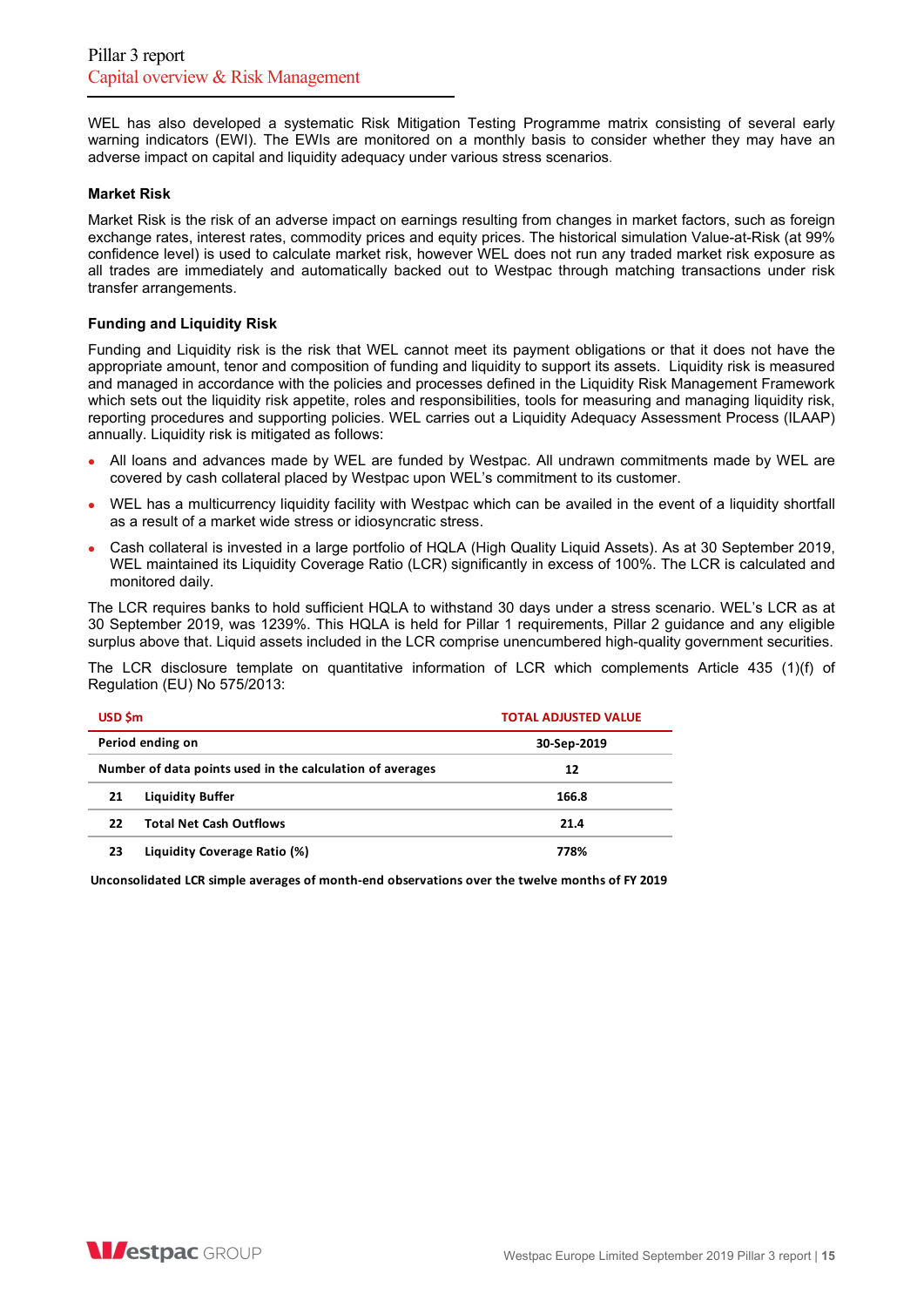## **Operational Risk**

Operational risk is the risk that arises from inadequate or failed internal processes, people and systems or from external events. The Board has adopted the Westpac Operational Risk Management Framework including the likelihood and primary impact categories and thresholds to manage operational risk. Westpac also has comprehensive and well tested Disaster Recovery and Business Continuity Plans. WEL has adopted the basic indicator approach to measuring operational risk.

WEL's operational risk capital as at 30 September 2019 is \$522k, being 15% of the sum of the three-year average total net income.

|                                     | 30 September 30 September September |       |       |
|-------------------------------------|-------------------------------------|-------|-------|
|                                     | 2019                                | 2018  | 2017  |
| \$000's                             | US\$                                | US\$  | US\$  |
| Net interest income                 | 1.307                               | 753   | 208   |
| Net non interest income             | 2.650                               | 2.808 | 2.710 |
| Total net income                    | 3,957                               | 3,561 | 2,918 |
| Three year average total net income | 3.479                               |       |       |
| 15% of three year average           | 522                                 |       |       |

The following non-financial risks are assessed under the umbrella of operational risk:

**Business continuity risk** 

Business Continuity Management (BCM) forms a key component of the Group operational risk framework and is a key mitigant of business disruption and people safety risk.

Cyber risk

Westpac protects the privacy and security of the bank's confidential information and encompasses a range of security protection services such as Cyber Security and Data Loss Prevention Services.

Third party (outsourcing) risk

WEL operates under the Group outsourcing policy however WEL predominantly outsources its requirements to Westpac. This arrangement is governed by a Service Level Agreement.

**Legal and Regulatory Risk** - Ongoing compliance with legal and regulatory (including conduct and compliance) obligations is facilitated by the first and second line risk and compliance teams in conjunction with legal counsel and senior management. Changes to the regulatory regime, communications from regulators and commentary from trade organisations are monitored for relevance to WEL and action is taken accordingly.

The WEL Board ensures appropriate oversight of conduct and compliance risk. Conduct and compliance risk is the risk of failing to abide by compliance obligation and failing to have behaviours and practices that deliver suitable, fair and clear outcomes for customers. Staff are seconded to WEL from Westpac and are diligent in meeting the requirements of the Westpac Group Conduct Framework, Group Compliance Management Framework and Financial Crime Risk Management Framework including the supporting policies and standards.

**Related Party Risk** – Related party risk is the risk that problems arising in other Westpac Group members compromise the financial and operational position of WEL. Related party risk is considered low given the nature of WEL's business, the operational arrangements in place between Westpac and WEL, and due to the strength of Westpac's credit rating (S&P AA-).

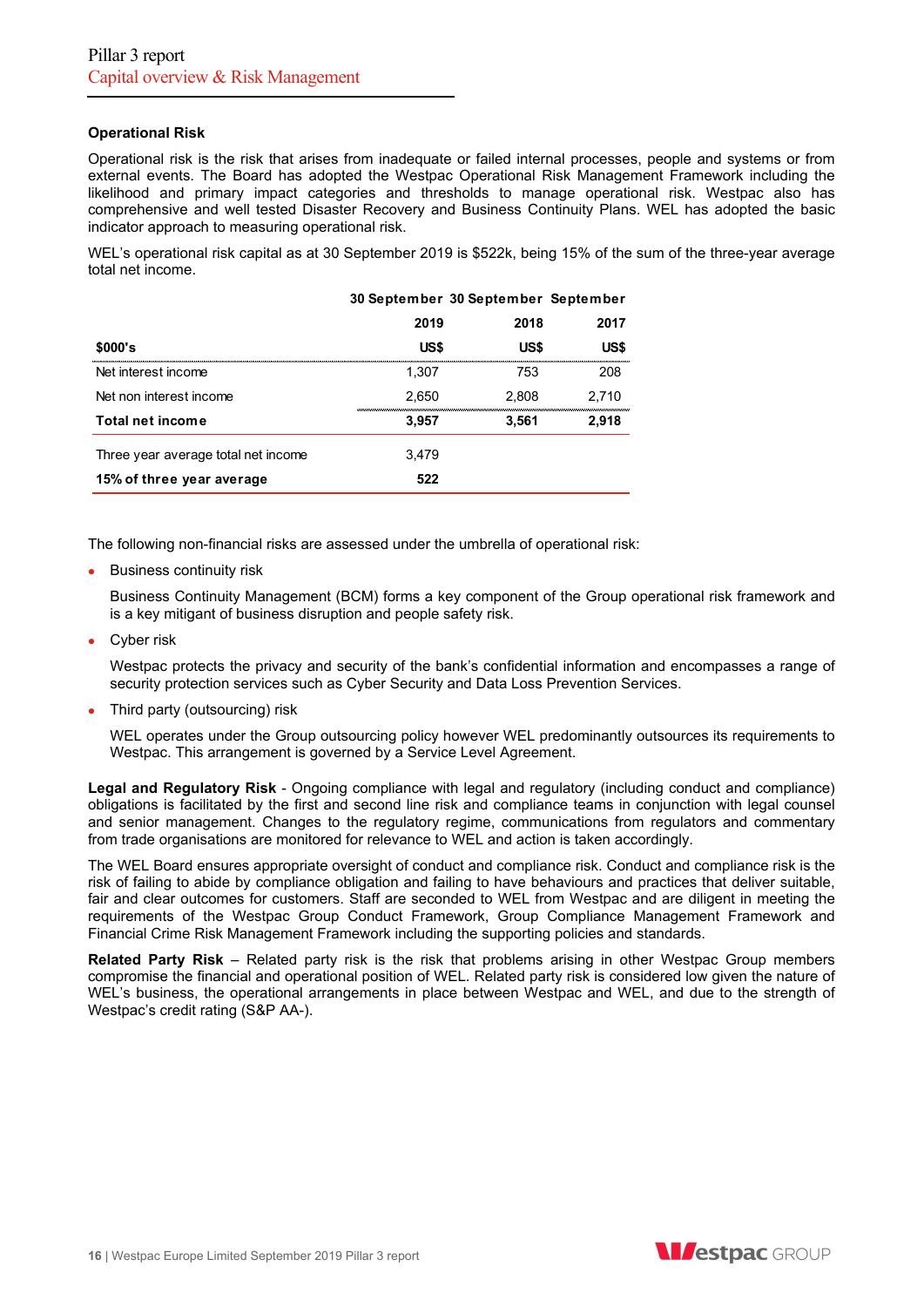#### **Other Risk Categories**

Various other risks categories are considered under the ICAAP review including:

**Interest Rate Risk in the Banking Book (IRRBB)** – Interest rate risk from non-trading book activity is the risk of losses arising from changes in the interest rates associated with banking book items and includes duration risk, basis risk and optionality risk. WEL faces duration risk due to the mismatch across time buckets of assets and liabilities that arise in the normal course of business activities. This is mitigated via collateralisation of derivatives, match funding of loan facilities and investment of collateral in HQLA.

**Business and Strategic Risk** – Strategic risk is relevant to WEL given that its existence and ongoing viability is dependent on Westpac. The strategic considerations in respect of the UK's withdrawal from the EU ("Brexit") are being discussed at both the WEL Board and Westpac Group Board level. However given the size, scale and complexity of WEL, the Business and Strategic risk are manageable.

**Financial Crime Risk** – WEL adopts robust Financial Crime Standards and incorporates local jurisdictional standards. Financial crime policy and procedures cover money laundering, terrorist financing, bribery and corruption, fraud, market abuse and tax evasion. The Head of Financial Crime, Europe & Money Laundering and Reporting Officer is responsible for WEL's financial crime risks with support from Financial Crime and Assurance staff in London and Sydney.

**Reputational Risk** – the risk that an action, inaction, transaction, investment or event will reduce trust in WEL or Westpac group's integrity and competence by clients, counterparties, regulators, staff (included seconded staff) or the public.

The WEL Board also considers a range of other risks that include but are not limited to Currency Risk, Sustainability Risk and Insurance Risk in its deliberations on risk management.

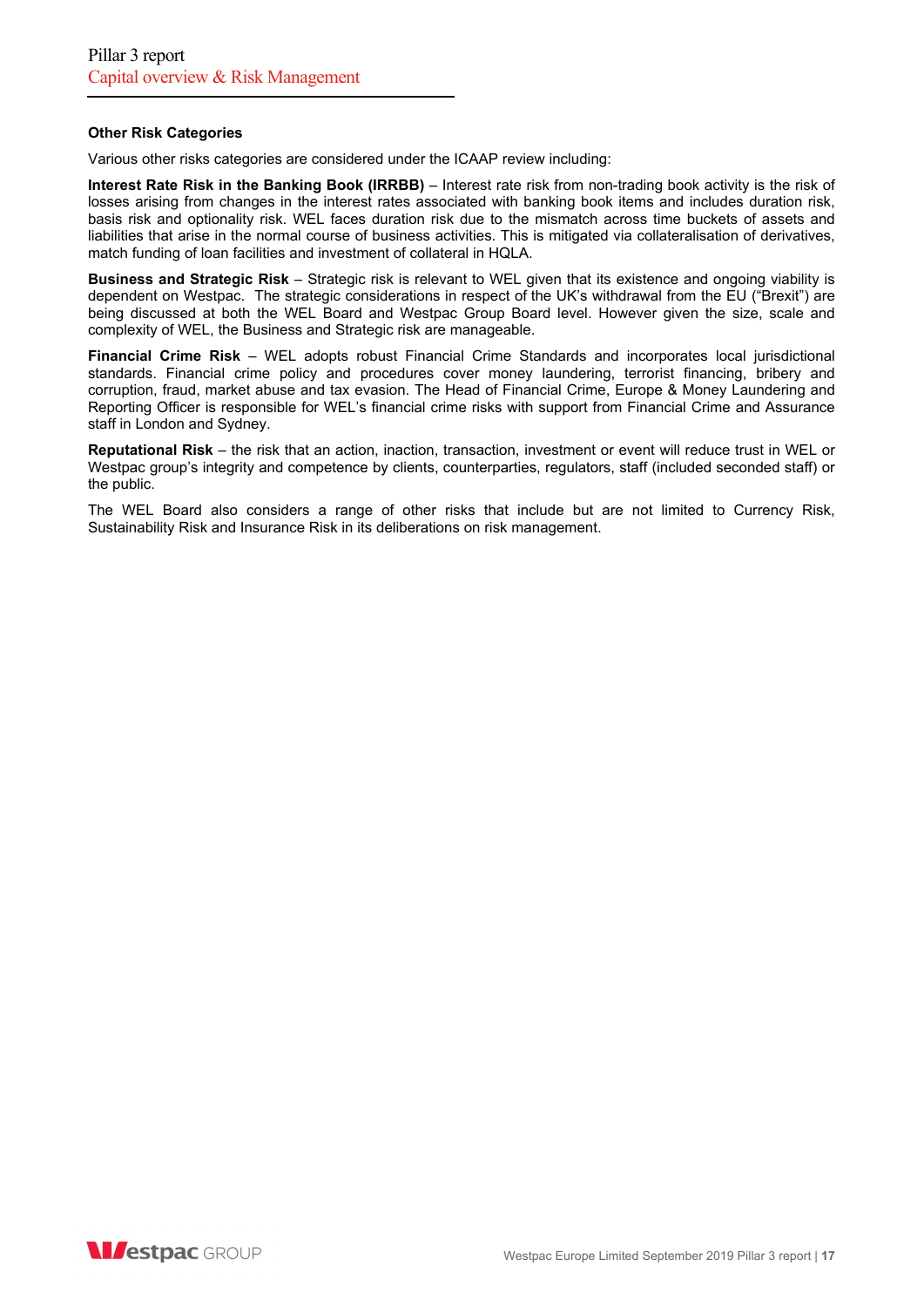## **Westpac Group Remuneration Policy**

The objective of the Westpac Group Remuneration Policy (the Policy) is to attract and retain talented employees, by rewarding them for achieving high performance and delivering superior long-term results for our customers and our shareholders, while adhering to sound risk management and governance principles. The Policy applies to all employees of Westpac globally (except temporary/casual employees), and its related bodies corporate (unless separately listed on the Australian Securities Exchange). Specific variable reward (VR) plans are established to ensure alignment between business strategy and performance. Processes are in place to ensure remuneration arrangements comply with regulatory requirements.

In the UK, the Policy covers WBCLB (FRN 124586) and WEL (FRN 447161).

The Policy is reviewed by the Board Remuneration Committee (BRC) on a regular basis.

#### **Remuneration Governance**

#### **Governance Structure**

WBC operates a remuneration governance model below the Westpac Board and BRC level. This includes the Remuneration Oversight Committee (ROC), Risk Adjustment Oversight Committee (RAOC) and, in respect of WEL and WBCLB, the Westpac Institutional Bank Divisional Remuneration Oversight Committee (WIB DROC). The WEL Non-Executive Directors have an oversight role and review the remuneration report annually.

#### **Reward Strategy and Link to Performance**

Fixed remuneration is reviewed annually. Employees have the opportunity to participate in a VR plan designed to support the objectives of their division and the Group, including risk management. All employees who receive VR above a certain threshold have a portion of the award deferred into equity. All current and unvested VR is subject to risk adjustment.

When approving the VR pools, the Westpac BRC and ROC primarily take into account Economic Profit (EP) performance year on year and against target and is informed by an assessment of the appropriate sharing of profit among employees, shareholders, required capital and reinvestment capital. The Group variable reward pool is adjusted for current and future risk.

The determination of VR for all employees is based on performance against agreed objectives/goals in line with the relevant business strategy, performance relative to peers and the demonstration of behaviours in line with our values (including compliance and risk requirements).

## **Independence of Risk and Financial Control Employees**

Remuneration outcomes for risk and financial control employees, which are principally based on the achievement of functional objectives and not the financial performance, are subject to review and approval by the relevant functional leadership team.

## **Quantitative Disclosures**

WEL has no permanent employees. WBCLB has employees that are seconded to work for WEL as required. The following remuneration disclosures relate to WBCLB employees.

For the purposes of this disclosure, it is considered that WEL and WBCLB operate as a single business unit. For the performance year ending 30 September 2019, the total remuneration of senior managers was £2.5million and the total remuneration of other material risk takers was £1.06million.

Senior Managers includes those employees, as defined by SYSC 4 and 19, SUP 10A & B of the FCA Handbook and Senior Management Functions chapter of the PRA CRR Handbook, who are the most senior executives of WBC London Branch and WEL; their activities can materially affect a substantial part of WEL or its financial standing, either directly or indirectly. Other material risk takers are those individuals (other than Senior Managers) identified in accordance with the European Regulation on Material Risk Takers and includes employees who can influence capital and/or liquidity, are in a control function, take market risk positions, and/or can approve large credit exposures or programmes. The above disclosures relate to the total remuneration of relevant employees, which has not been apportioned between WBCLB and WEL.

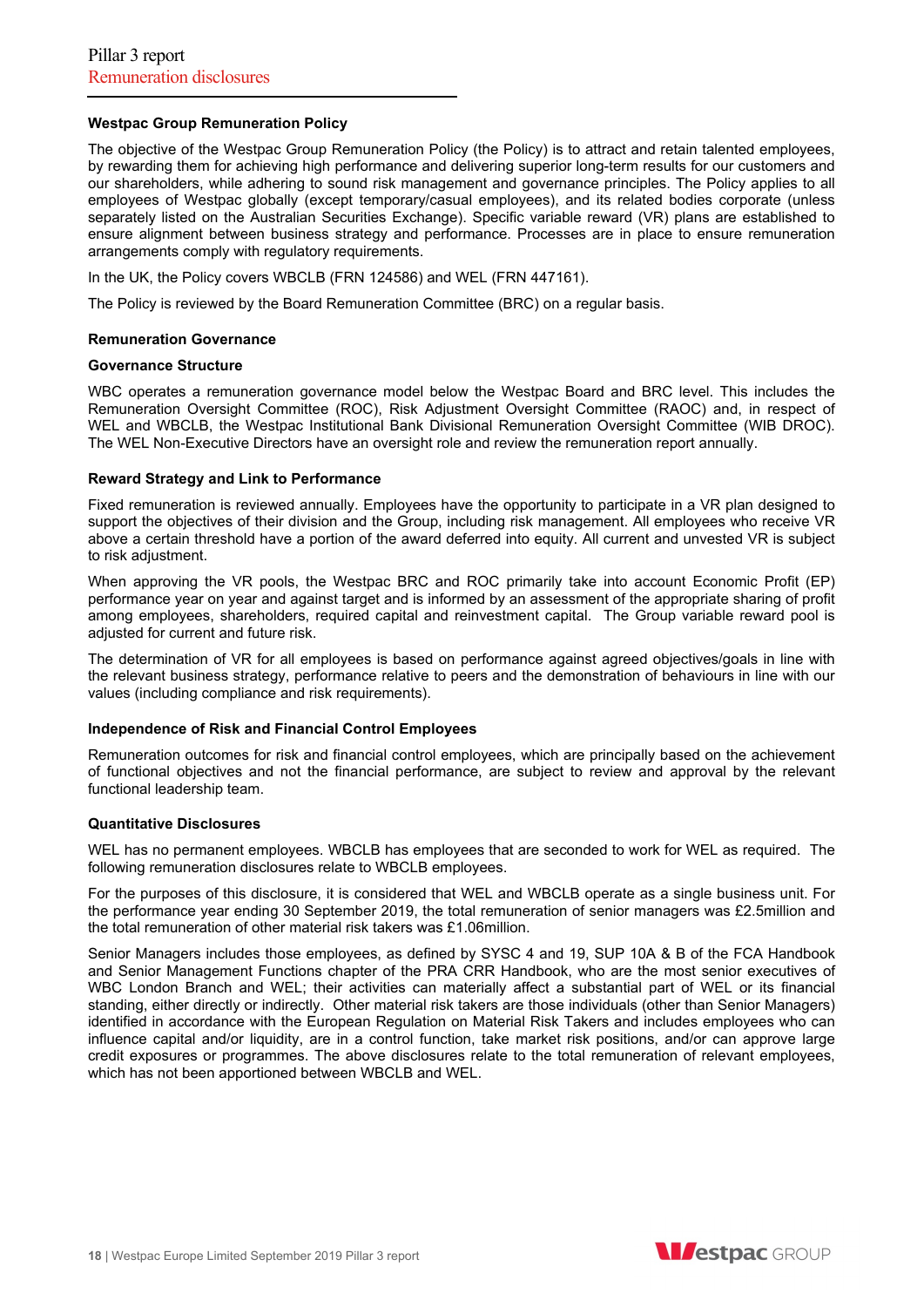#### Disclosure according to Article 3 in Commission implementing regulation (EU) No 1423/20131

|                         |                                                                                                                                                    | <b>US\$000's</b>         |
|-------------------------|----------------------------------------------------------------------------------------------------------------------------------------------------|--------------------------|
|                         | Common Equity Tier 1 (CET1) capital: instruments and reserves <sup>2</sup>                                                                         |                          |
| 1                       | Capital instruments and the related share premium accounts                                                                                         | 58,427                   |
| $\overline{\mathbf{c}}$ | Retained earnings                                                                                                                                  | 3,996                    |
| 3                       | Accumulated other comprehensive income (and other reserves)                                                                                        |                          |
| За                      | Funds for general banking risk                                                                                                                     |                          |
| $\overline{4}$          | Amount of qualifying items referred to in Article 484 (3) and the related share premium accounts subject to phase                                  | $\overline{a}$           |
|                         | out from CET1                                                                                                                                      |                          |
| 5                       | Minority interests (amount allowed in consolidated CET1)                                                                                           |                          |
| 5a                      | Independently reviewed interim profits net of any foreseeable charge or dividend                                                                   |                          |
| 6                       | Common Equity Tier 1 (CET1) capital before regulatory adjustments                                                                                  | 62,423                   |
| $\overline{7}$          | Additional value adjustments (negative amount)                                                                                                     |                          |
| 8                       | Intangible assets (net of related tax liability) (negative amount)                                                                                 | $\overline{\phantom{a}}$ |
| 10                      | Deferred tax assets that rely on future profitability excluding those arising from temporary differences (net of                                   |                          |
|                         | related tax liability where the conditions in Article 38 (3) are met) (negative amount)                                                            |                          |
| 11                      | Fair value reserves related to gains or losses on cash flow hedges                                                                                 |                          |
| 15                      | Defined-benefit pension fund assets (negative amount)                                                                                              | $\blacksquare$           |
| 16                      | Direct and indirect holdings by an institution of own CET1 instruments (negative amount)                                                           | $\blacksquare$           |
| 17                      | Direct, indirect and synthetic holdings of the CET 1 instruments of financial sector entities where those entities                                 |                          |
|                         | have reciprocal cross holdings with the institution designed to inflate artificially the own funds of the institution                              |                          |
|                         | (negative amount)                                                                                                                                  |                          |
| 18                      | Direct, indirect and synthetic holdings by the institution of the CET1 instruments of financial sector entities where                              | $\blacksquare$           |
|                         | the institution does not have a significant investment in those entities (amount above 10% threshold and net of                                    |                          |
|                         | eligible short positions) (negative amount)                                                                                                        |                          |
| 20a                     | Exposure amount of the following items which qualify for a RW of 1250%, where the institution opts for the                                         | $\blacksquare$           |
|                         | deduction alternative                                                                                                                              |                          |
| 20 <sub>b</sub>         | of which: qualifying holdings outside the financial sector (negative amount)                                                                       | $\overline{a}$           |
| 20c                     | of which: securitisation positions (negative amount)                                                                                               |                          |
| 27                      | Qualifying AT1 deductions that exceed the AT1 capital of the institution (negative amount)                                                         | $\overline{\phantom{a}}$ |
| 28                      | Total regulatory adjustments to Common Equity Tier 1 (CET1)                                                                                        | $\overline{a}$           |
| 29                      | Common Equity Tier 1 (CET1) capital                                                                                                                | 62,423                   |
| 44                      | <b>Additional Tier 1 (AT1) capital</b>                                                                                                             |                          |
| 45                      | Tier 1 capital (T1 = CET1 + AT1)                                                                                                                   | 62,423                   |
| 50                      | <b>Credit risk adjustments</b>                                                                                                                     | $\blacksquare$           |
| 57                      | Total regulatory adjustments to Tier 2 (T2) capital                                                                                                | $\blacksquare$           |
| 58                      | Tier 2 (T2) capital                                                                                                                                | $\overline{a}$           |
| 59                      | Total capital (TC = $T1 + T2$ )                                                                                                                    | 62,423                   |
| 60                      | Total risk weighted assets                                                                                                                         | 38,096                   |
|                         | Capital ratios and buffers <sup>3</sup>                                                                                                            |                          |
| 61                      | Common Equity Tier 1 (as a percentage of total risk exposure amount)                                                                               | 164%                     |
| 62                      | Tier 1 (as a percentage of total risk exposure amount)                                                                                             | 164%                     |
| 63                      | Total capital (as a percentage of total risk exposure amount)                                                                                      | 164%                     |
| 64                      | Institution specific buffer requirement (CET1 requirement in accordance with article 92 (1) (a) plus capital                                       | $\overline{a}$           |
|                         | conservation and countercyclical buffer requirements, plus systemic risk buffer, plus systemically important                                       |                          |
|                         | institution buffer expressed as a percentage of risk exposure amount)                                                                              |                          |
| 65                      | of which: capital conservation buffer requirement                                                                                                  |                          |
| 66                      | of which: countercyclical buffer requirement                                                                                                       |                          |
| 67                      | of which: systemic risk buffer requirement                                                                                                         |                          |
| 67a                     | of which: Global Systemically Important Institution (G-SII) or Other Systemically Important Institution (O-SII) buffer                             |                          |
| 68                      | Common Equity Tier 1 available to meet buffers (as a percentage of risk exposure amount)                                                           | $\blacksquare$           |
|                         | Amounts below the thresholds for deduction (before risk weighting)                                                                                 |                          |
| 72                      | Direct and indirect holdings of the capital of financial sector entities where the institution does not have a                                     | $\blacksquare$           |
|                         | significant investment in those entities (amount below 10% threshold and net of eligible short positions)                                          |                          |
|                         | Direct and indirect holdings by the institution of the CET1 instruments of financial sector entities where the                                     |                          |
| 73                      | institution has a significant investment in those entities (amount below 10% threshold and net of eligible short                                   | $\overline{\phantom{a}}$ |
|                         | positions)                                                                                                                                         |                          |
| 75                      | Deferred tax assets arising from temporary differences (amount below 10% threshold, net of related tax liability                                   |                          |
|                         | where the conditions in Article 38 (3) are met)                                                                                                    |                          |
|                         |                                                                                                                                                    |                          |
|                         | Applicable caps on the inclusion of provisions in Tier 2                                                                                           |                          |
| 76                      | Credit risk adjustments included in T2 in respect of exposures subject to standardised approach (prior to the<br>application of the cap)           |                          |
| 77                      | Cap on inclusion of credit risk adjustments in T2 under standardised approach                                                                      |                          |
|                         |                                                                                                                                                    |                          |
| 78                      | Credit risk adjustments included in T2 in respect of exposures subject to internal ratings-based approach (prior to<br>the application of the cap) |                          |
|                         |                                                                                                                                                    |                          |
| 79                      | Cap for inclusion of credit risk adjustments in T2 under internal ratings-based approach                                                           |                          |

1 Due to the nature scale and complexity of WEL's business the Own Funds report on the "Transitional Basis" and "Full Basis" are the

same. 2 This figure excludes current period retained earnings in consideration of Article 26 of the Capital Requirement Regulation (CRR) which allows institutions to include interim or year-end profits in CET1 capital before the institution has taken a formal decision

confirming the final profit or loss for the year only with prior permission of the competent authority.<br>The Capital ratios and buffers under 64, 65 and 68 have not been disclosed in this report and are fully detailed in th